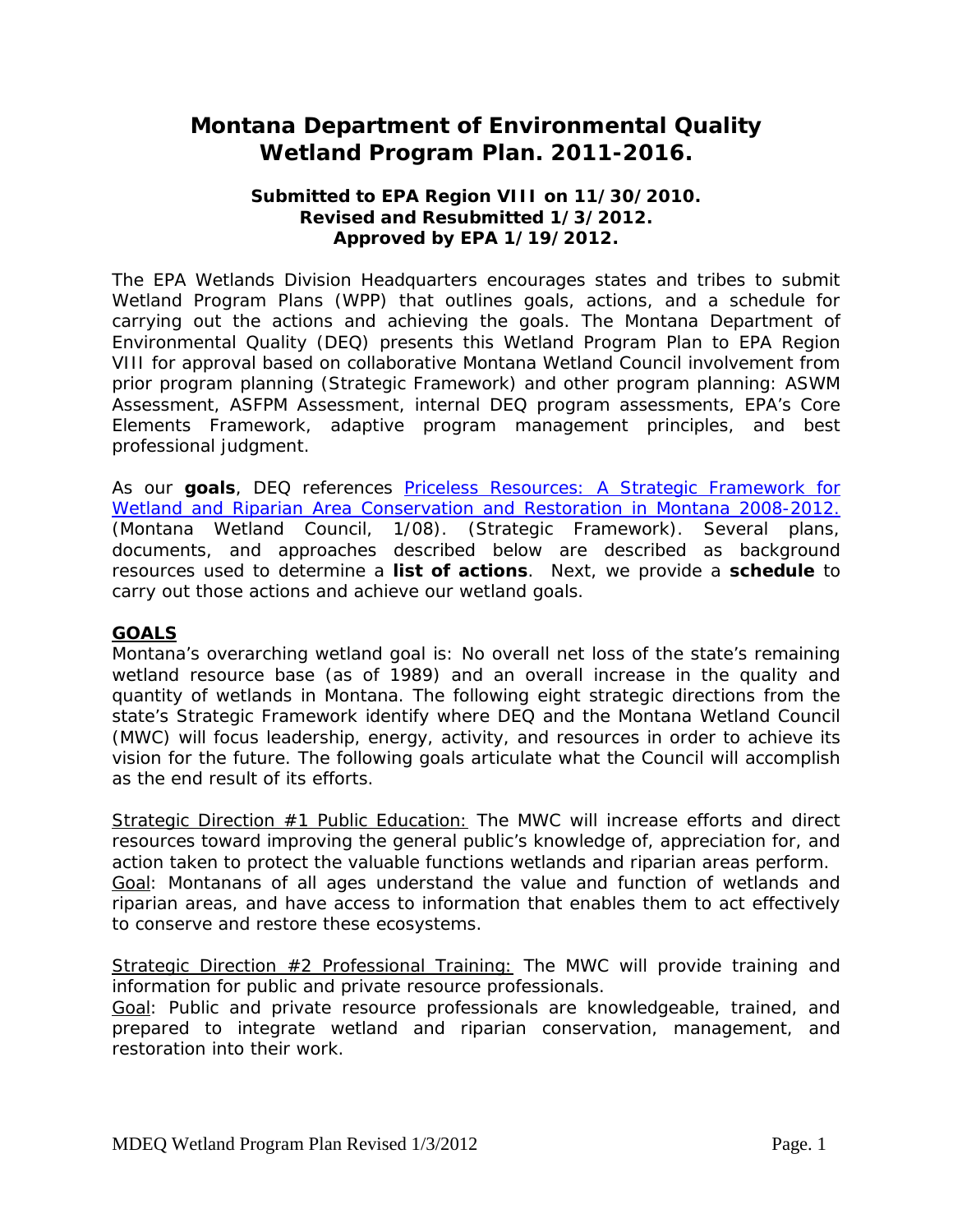Strategic Direction #3 Mapping, Assessment, and Monitoring: The MWC will complete and maintain statewide mapping and condition assessment monitoring programs to conserve and restore wetlands and riparian areas.

Goal: Decision-makers, resource managers, and the public have up-to-date statewide National Wetland Inventory and National Riparian Maps in digital format, and rely on a field-based monitoring program that assesses the condition of these resources for making decisions about wetland conservation and restoration.

Strategic Direction #4 Restoration: The MWC will support and continue to work closely with the Montana Wetlands Legacy Partnership—the Council's key partner that fosters on-the-ground wetland net gain—and with others engaged in wetland and riparian conservation and restoration.

Goal: The state actively supports and encourages wetland restoration and conservation. Montana's conservation community has ample resources and works cooperatively to restore and conserve wetlands, riparian areas and associated uplands.

Strategic Direction #5 Local Government: The MWC will assist local government entities with planning and growth management information, resources, and tools needed to protect wetlands and riparian areas, particularly in regions with rapid population growth and development potential.

Goal: Local governments are knowledgeable, well equipped, and supported to conserve and protect wetland and riparian resources as they plan, develop, and implement programs and policies that enable them to cope effectively with rapid growth and development.

Strategic Direction #6 Vulnerable Wetlands: The MWC will research, assess and provide leadership to develop Montana solutions to protect vulnerable wetlands and other vulnerable aquatic resources.

Goal: The broader scope of Montana's water resources, including vulnerable wetlands and other vulnerable aquatic resources, are conserved and protected in Montana.

Strategic Direction #7: Public Policy: The MWC will track, assess, and inform state and national public policy proposals, decisions (legislative, administrative, and judicial), and actions that impact wetland and riparian area management, protection, and restoration in Montana.

Goal: National and state policy (legislative, administrative, and judicial) protects and conserves Montana's wetlands and riparian areas, recognizing the unique challenges of an arid, rural state with rapidly developing urban areas.

Strategic Direction #8 Montana Wetland Council Effectiveness: The MWC will create a more formal and effective organizational structure for the Montana Wetland Council, and obtain stable funding.

Goal: The Montana Wetland Council is an effective, action-oriented network of over 1,000 agencies, organizations, and individuals concerned about and working for the protection and restoration of Montana's wetland and riparian resources. The MWC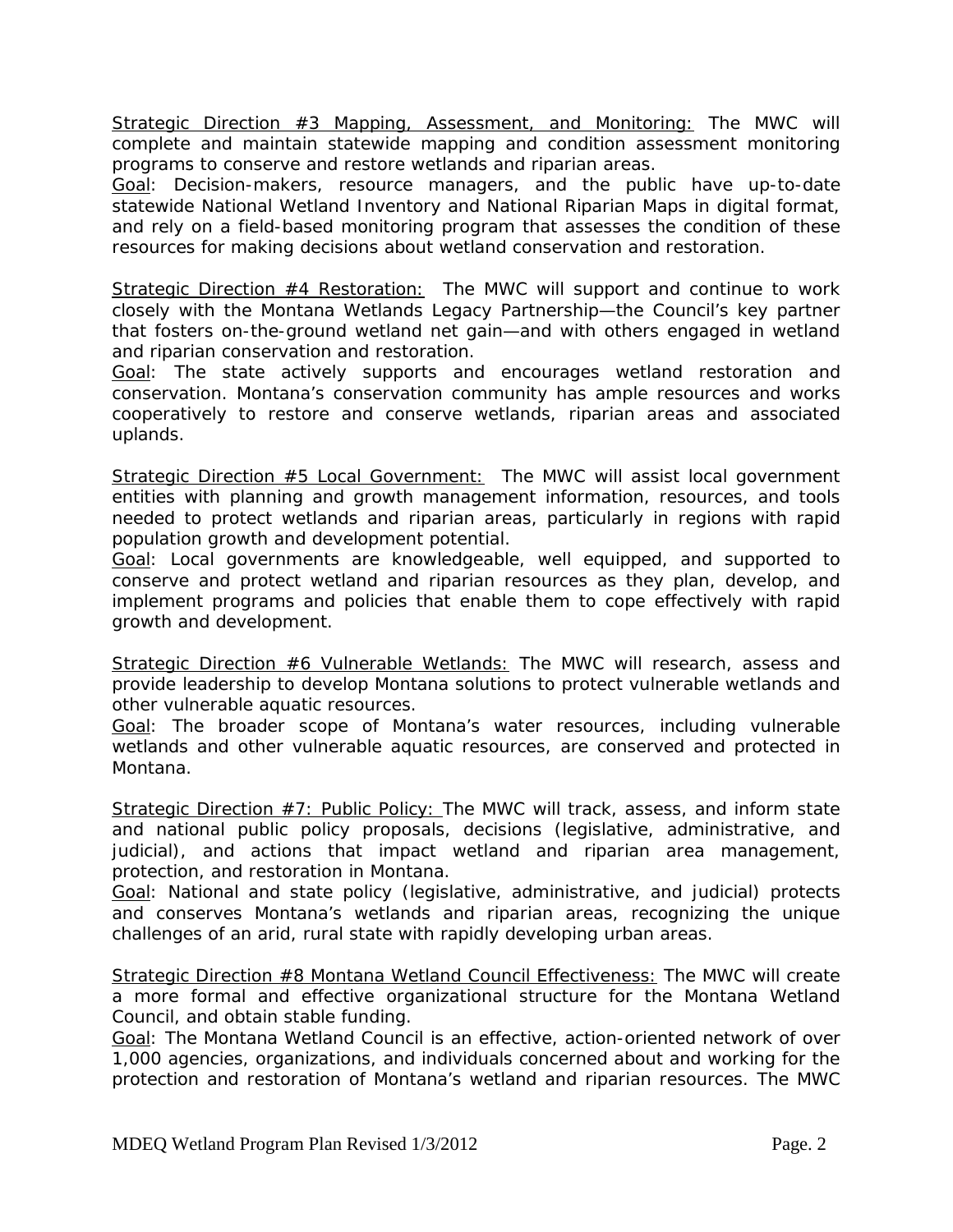provides the statewide focus, leadership, technical information, and coordination to accomplish this critical work.

#### **BACKGROUND RESOURCES USED TO DETERMINE ACTIONS**

DEQ Leadership and Strategic Framework

The DEQ Wetland Program provides state leadership to conserve wetlands for their water quality, water quantity, habitat, and flood control benefits. The DEQ Wetland Program leads the Montana Wetland Council to implement the *Strategic Framework*.

"The Montana Department of Environmental Quality is the lead state agency responsible for developing an effective, comprehensive wetland program for Montana, as well as developing the capacity of state and local governments to protect wetland resources. This *Strategic Framework* documents the State Wetland Plan. It is consistent with EPA's Core Elements of a Comprehensive State Wetland Program." (Pg 3, *Priceless Resources: A Strategic Framework for Wetland and Riparian Area Conservation and Restoration in Montana 2008-2012*. (Montana Wetland Council, 1/08). (*Strategic Framework*).

The state's *Strategic Framework*, or state wetland plan, was developed with input from over five hundred Montana scientists, resource manager, landowners, educators, private business owners, and citizens and has been approved by Governor Schweitzer and his cabinet of natural resource agency directors. The fiveyear *Strategic Framework* includes eight strategic directions and individual actions to achieve the goals for each of the following eight strategic directions: 1) public education, 2) professional training, 3) mapping, assessment, and monitoring, 4) restoration, 5) local governments, 6) vulnerable wetlands, 7) public policy, and 8) Wetland Council effectiveness.

#### ASWM Wetland Assessment and Montana Water Quality Act Objectives

Using Section 106 funds, Montana DEQ contracted with the Association of State Wetland Managers (ASWM) to evaluate Federal Clean Water Act (CWA) tools that the State of Montana could use to improve the protection of wetlands and streams in Montana and provide better integration of CWA programs at Montana DEQ. Recommended program revisions include Level 1 – leveraging existing authority, Level 2 – strengthening the 401 certification program and an extensive set of appendices including Appendix E: program revisions Level 3 and 4. "*Increasing Protection for Montana's Wetlands and Riparian Areas: Challenges and Opportunities*" (Association of State Wetland Managers, 2/09). (ASWM Assessment) http://deq.mt.gov/wginfo/Wetlands/PubsResourcesMainPage.mcpx

To address one of the ASWM Assessment recommendations and also address a short term activity from a DEQ report to EPA Region 8 titled "*Montana Statewide Water Quality Monitoring and Assessment Strategy 2009-2019*" (DEQ, 2009), DEQ researched and drafted an in-house report titled "*Recommended Strategies for Achieving Montana Water Quality Act Objectives for Wetlands*" (DEQ 10/5/10 draft). As stated in the DEQ 2009 report (pg. 33) "... the highest priority short-term need for the Wetland Program is an overall program strategy that begins with the review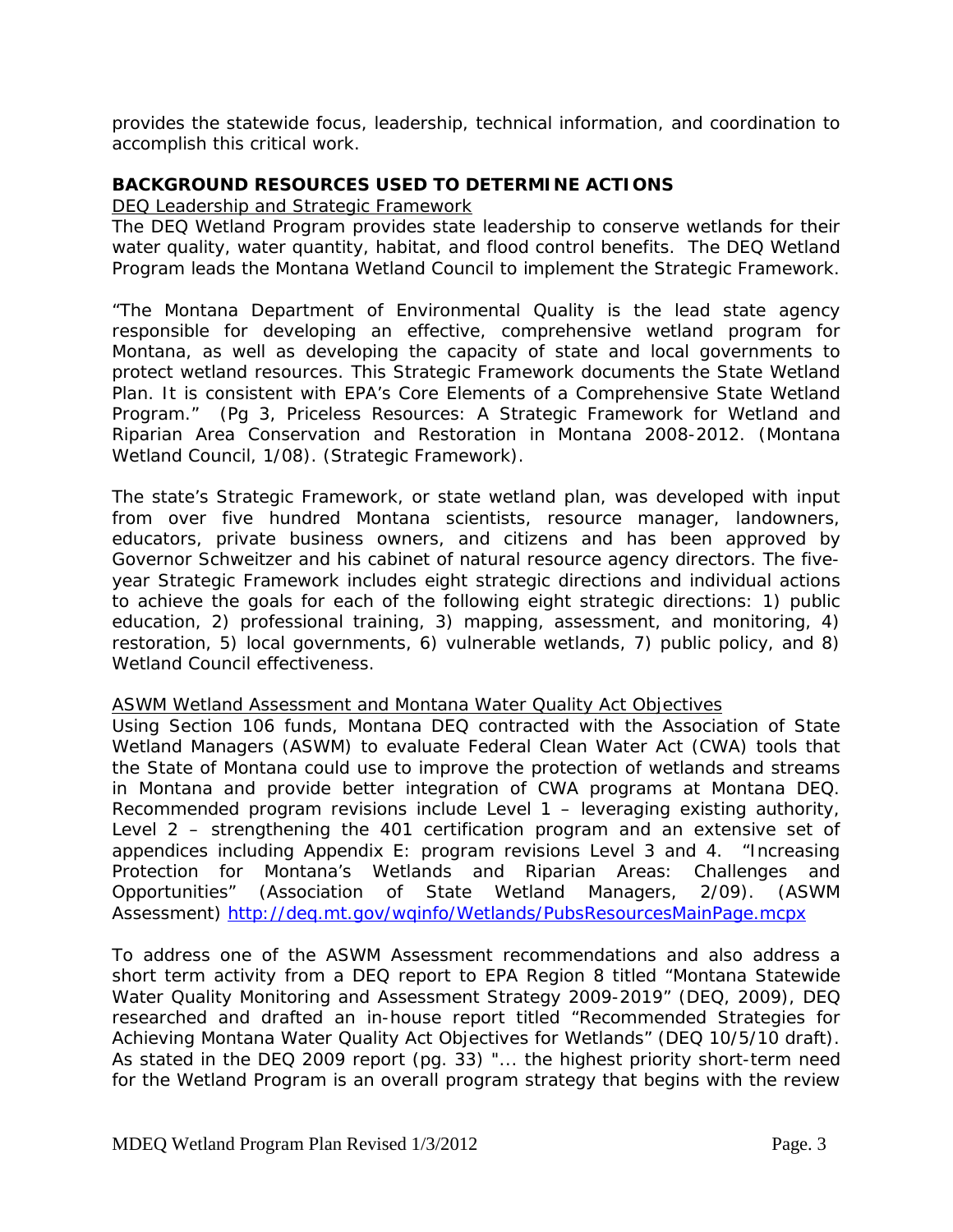of existing Water Quality Standards and builds from there to align the program within the current structure of DEQ".

#### ASFPM Floodplain Assessment and Protecting Riparian Wetlands

Using 104(b)3 Wetland Program Development Grant funds, Montana DEQ contracted with the Association of State Floodplain Managers (ASFPM) to evaluate Montana's floodplain management to better protect floodplains, riparian areas, and associated wetlands. Recommended program revisions include 1) implement a comprehensive state floodplain mapping program, 2) enhance internal state floodplain processes, 3) leverage existing program capabilities and authorities, 4) incorporate no adverse impact (NAI) concepts into Montana's statutes, administrative rules, and model floodplain management ordinances, and 5) enhance floodplain outreach and education. "Montana Floodplain Management Assessment: Strengthening Policies and Programs that Reduce Flood Risk and Protect Floodplains." (Association of State Floodplain Managers, 7/11) (ASFPM Assessment)<http://deq.mt.gov/wqinfo/Wetlands/PubsResourcesMainPage.mcpx>

A majority of Montana's wetlands are located in riparian areas and floodplains and it is these areas that are under most threat and impact from development and land use changes. Hence the emphasis and priority Montana places on protecting floodplain and riparian areas in the states wetlands program. By reference, MDEQ is including the twenty-four recommendations from the ASFPM Assessment in our Wetland Program Plan actions to address vulnerable wetlands.

#### EPA's Core Elements Framework and Adaptive Program Management

Shortly after Montana completed its year-long planning process to develop Montana's *Strategic Framework* and link our strategic directions to EPA's core elements, EPA embarked on revision to their long-standing core elements for comprehensive state and tribal wetland programs. The four documents above collectively address EPA's new Core Elements of an Effective State Wetlands Program document [\(http://water.epa.gov/grants\\_funding/wetlands/cefintro.cfm](http://water.epa.gov/grants_funding/wetlands/cefintro.cfm)) which focuses on 4 core elements: 1) monitoring and assessment; 2) regulatory activities including 401 certification; 3) voluntary restoration and protection; 4) water quality standards for wetlands and Montana's priorities for wetland resource protection and restoration.

Adaptive program management values flexibility in addressing new or emerging issues, opportunistic leads, and leveraging resources to take maximum advantage of situations unanticipated during mid and long range planning horizons. Recognizing the role that adaptive management has in addressing complex and changing natural resource issues and political situations, the Montana DEQ Wetland Program Coordinator draws on 15 years of experience and involvement in leading the Montana Wetland Council, participation in other agencies and organizations wetland and riparian related pursuits, engagement at the national level as the past ASWM vice chair and board member, and 25 years of working on water issues for the State of Montana.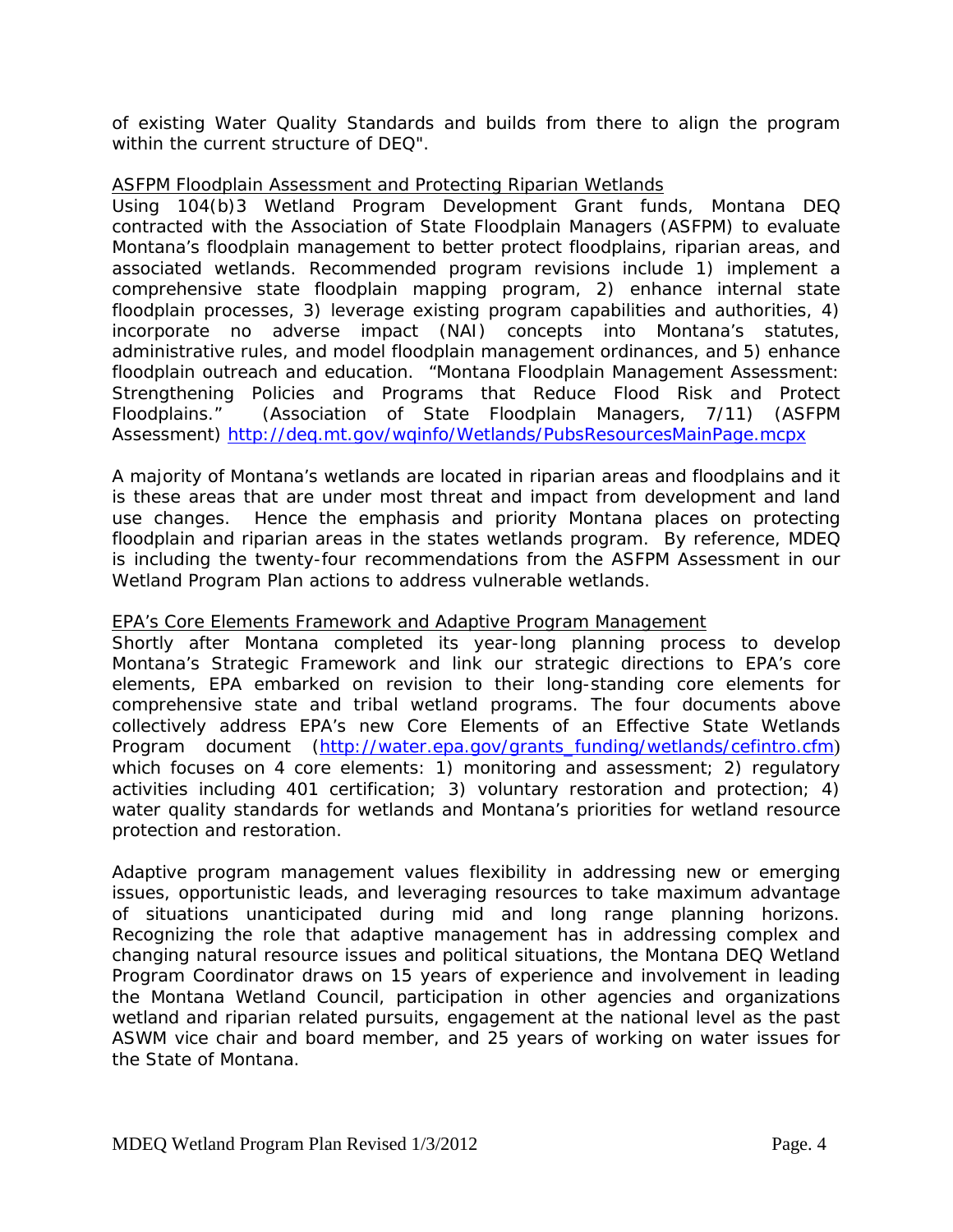#### **MONTANA DEQ WETLAND PROGRAM PLAN CORE ELEMENTS**

Montana DEQ has identified six core elements important to achieve our wetland goals. Many of these core elements are interrelated and support each other. Montana DEQ Wetland Program Plan actions for each of these core elements are described below.

- 1. PUBLIC EDUCATON AND PROFESSIONAL TRAINING
- 2. MONITORING AND ASSESSMENT
- 3. WATER QUALITY STANDARDS AND REGULATORY
- 4. VOLUNTARY RESTORATION AND PROTECTION
- 5. LOCAL GOVERNMENT, VULNERABLE WETLANDS, AND PUBLIC POLICY
- 6. SUSTAINABLE FINANCES AND COUNCIL EFFECTIVENESS

#### **LIST OF ACTIONS**

#### **PUBLIC EDUCATON AND PROFESSIONAL TRAINING ACTIONS**

- 1. Plan, hold, summarize, and lead the follow-up for three state-wide Montana Wetland Council meetings per year and typically attended by 50-70 individuals.
- 2. Produce quarterly electronic wetland newsletters for the Montana Wetland Council listserv currently distributed to over 800 interested individuals in Montana and linked to other listservs.
- 3. Update and maintain the Montana Wetland Information Clearinghouse website and Wetland Council listserv.
- 4. Create and provide two training workshops per year to federal, tribal, state, and local government agency staff and other resource professionals.
- 5. Provide technical assistance to ensure that wetland and riparian information and data including maps, reference conditions, restoration, protection and management techniques and options, monitoring and assessment data, and other resources are readily available to federal, tribal, state and local resource professionals.
- 6. Encourage attendance and provide scholarships for resource professional to attend state, regional, and national wetland and riparian area workshops, conferences and training on a wide range of issues.
- 7. Develop a science-based information campaign to deliver the message that Montana wetlands and riparian areas are important and valuable for their water quality, water quantity, habitat, and flood control benefits, but are a threatened and diminishing resource in need of protection and restoration.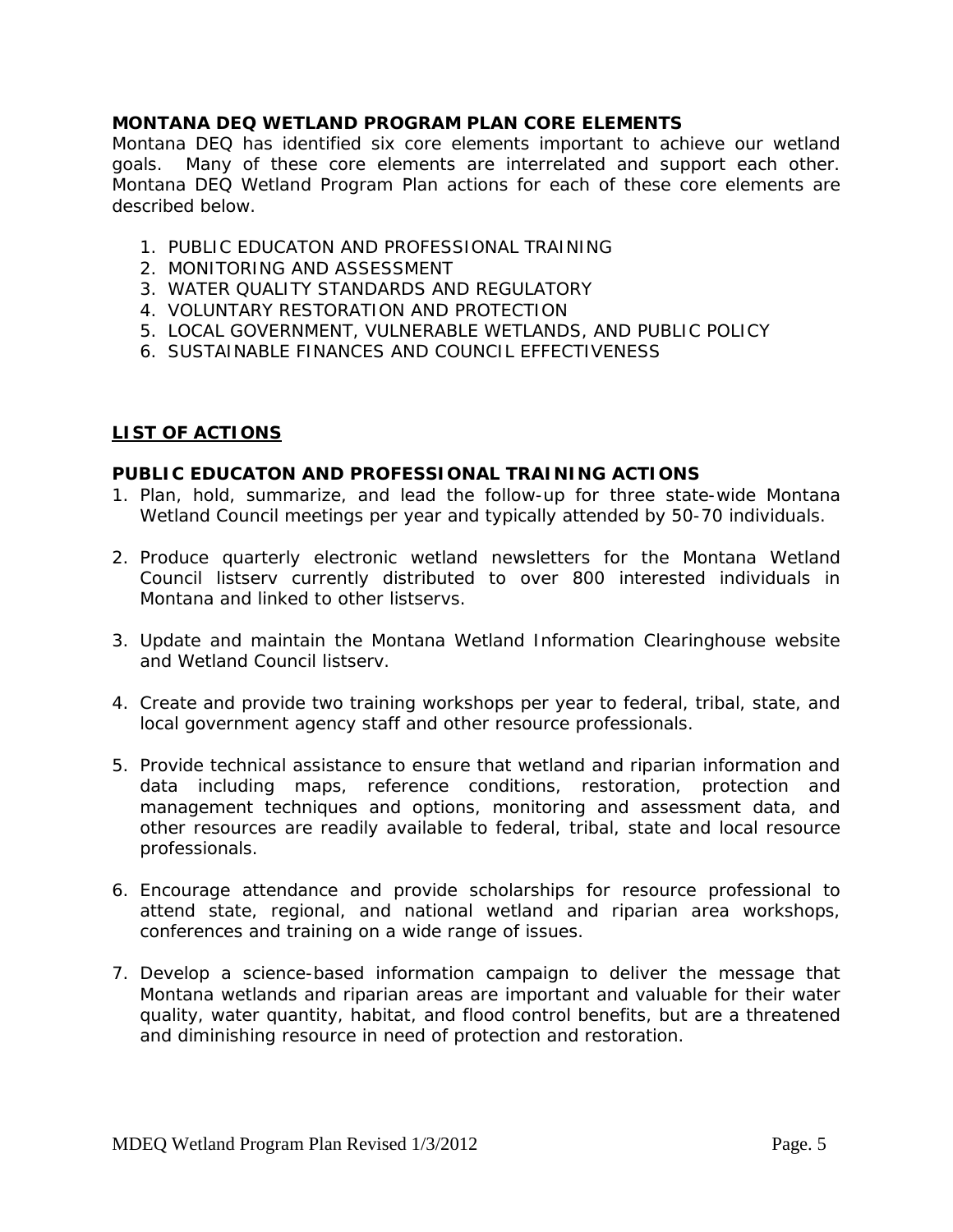#### **MONITORING AND ASSESSMENT ACTIONS**

- 1. Identify DEQ program decisions and long-term environmental outcomes that will benefit from a wetlands monitoring and assessment program. Define DEQ's needs and goals for meeting Clean Water Act (CWA) and Montana Water Quality Act (MWQA) objectives for wetlands. Specifically, identify programs that will ultimately use monitoring data for DEQ decision making and how wetland data can be used for comprehensive water quality planning.
- 2. Define DEQ wetland monitoring and assessment objectives and strategies. Specifically, identify monitoring objectives and define data needs and uses.
- 3. Evaluate how to integrate wetland monitoring and assessment into existing DEQ water quality monitoring and assessment methods.
- 4. Evaluate how the methods, core indicators and application of the National Wetland Condition Assessment can be integrated into existing DEQ water quality monitoring and assessment methods.
- 5. Evaluate developed core set of indicators used to represent wetland condition or a suite of functions from the MTNHP Montana Ecological Integrity Assessment method (June 2010), and the MDT Montana Wetland Assessment Method (revised March 2008), Ensure the indicators are relevant for DEQ's monitoring and assessment objectives and are scientifically defensible.
- 6. Review scientific validity of field monitoring and laboratory activities and methods. Select field assessment indicators and lab methods.
- 7. Accept or modify the existing MTNHP monitoring design to meet DEQ monitoring and assessment objectives, or develop new monitoring design to meet DEQ objectives as needed.
- 8. Review MTNHP reference condition and reference sites data to determine if this is appropriate for DEQ monitoring and assessment objectives. Enhance and/or refine as needed. Incorporate into the reference sites adopted by DEQ.
- 9. Design data management system that supports DEQ monitoring objectives and follows data quality assurance procedures and track monitoring data in EQuIS or other system that is compatible or integrated with DEQ water quality data.
- 10.Analyze monitoring data to inform DEQ decision making and address DEQ monitoring objectives. Such as make use of wetland monitoring and assessment on private and public lands for local watershed planning purposes. Report wetland information in the Water Quality Integrated Report.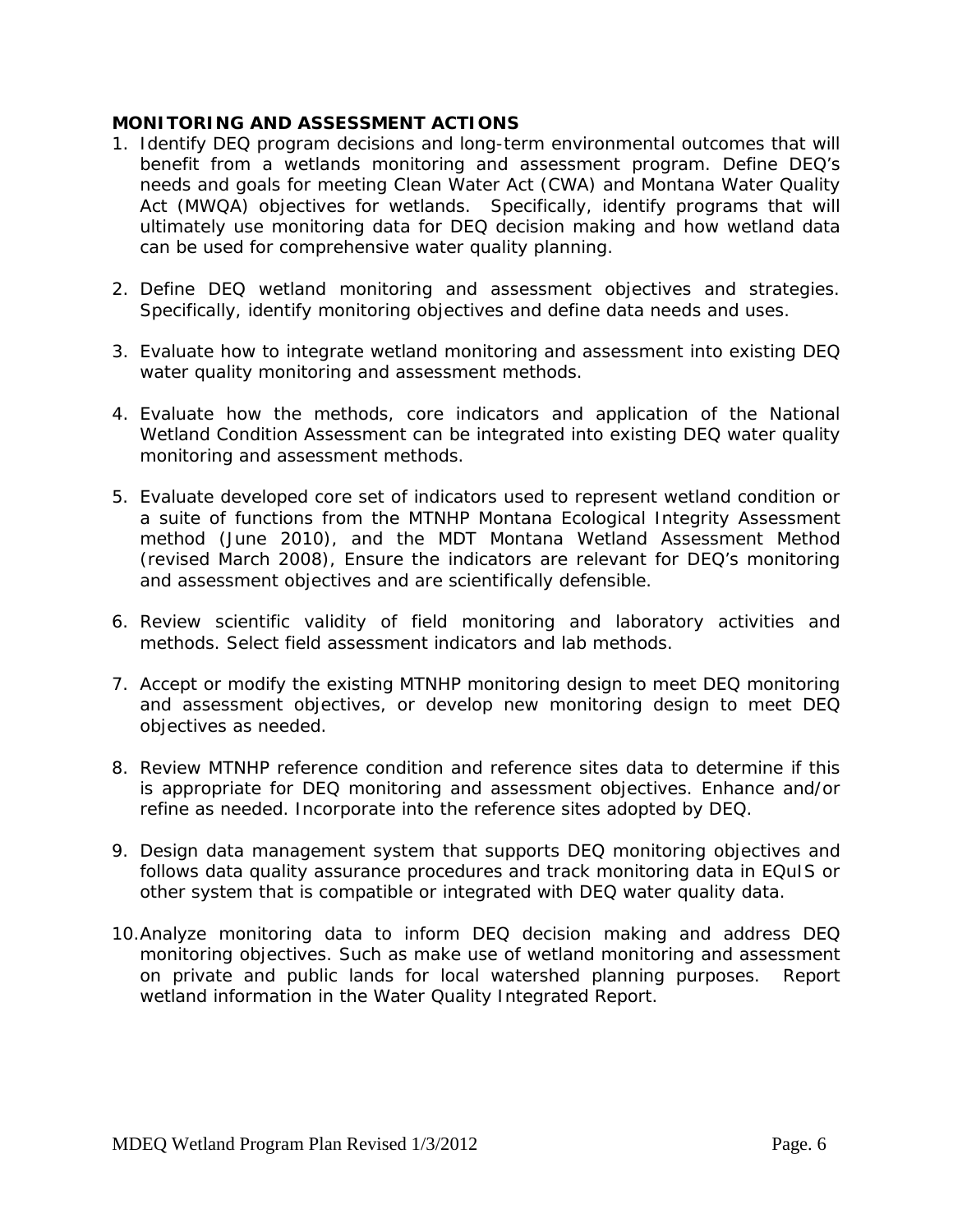#### **WATER QUALITY STANDARDS AND REGULATORY ACTIONS**

- 1. Include "wetlands" in the definition of "state waters" to ensure that they are legally included in the scope of the state's water quality standards (WQS) and other Clean Water Act (CWA) and Montana Water Quality Act (MWQA) programs and activities.
- 2. Enhance DEQ's existing 401 certification program based on WQS and through the use of conditions, provisions, or prohibitions.
- 3. Gather and evaluate information and guidance on wetland water quality standards.
- 4. Evaluate the feasibility to clarify that the definition of "wetlands" used in Montana's mixing zone rules applies to all state delegated CWA and MWQA programs and activities including WQS.
- 5. Provide technical expertise in the form of conducting wetland delineations to support enforcement of Montana water quality act violations and further integrate the protection of wetlands into Montana Water Quality Act programs at MDEQ.
- 6. Evaluate the feasibility to establish wetland-specific designated uses and use the protection provided for existing uses within Montana nondegradation policy to protect and maintain wetland functions.
- 7. Evaluate the feasibility to establish narrative criteria to regulate physical and hydrologic modifications that impact wetland functions, aquatic life and wildlife.
- 8. Evaluate the feasibility to better define DEQ nondegradation policies for wetlands, requiring full protection of existing uses (functions).
- 9. Tie 401 Certification and other permit mitigation ratios and credits to watershed restoration planning.
- 10.Provide guidance to the public on how to identify jurisdictional waters and wetlands, regulatory program requirements, regulated activities, and wetland protection.
- 11.Develop guidelines to use WQS as basis for making and tracking regulatory decisions.
- 12.Develop guidelines to use WQS as basis for evaluating restoration/protection projects and mitigation/ compensation projects.
- 13.Incorporate WQS into monitoring and assessment program.
- 14.Review WQS beneficial uses, narrative criteria, and nondegradation to determine if they are meeting DEQ's objectives and refine WQS as needed.

MDEQ Wetland Program Plan Revised 1/3/2012 Page. 7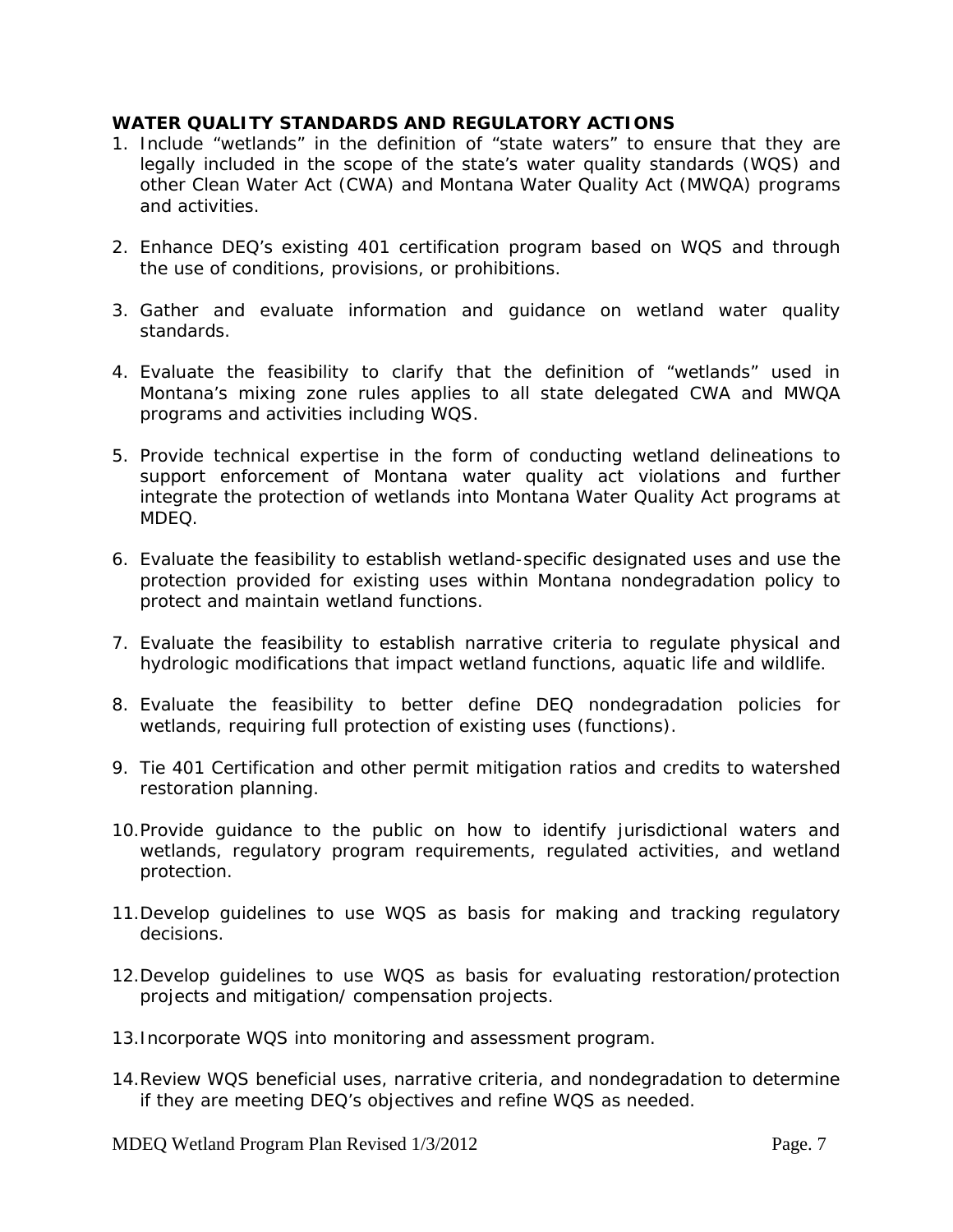#### **VOLUNTARY RESTORATION AND PROTECTION ACTIONS**

- 1. Create a wetland, stream, and other aquatic natural resource mitigation crediting program to increase the amount of restoration and deter avoidable aquatic impacts.
- 2. Integrate wetland restoration into nonpoint source watershed restoration plans for two pilot watersheds and evaluate and refine procedures to adopt within the DEQ nonpoint source program.
- 3. Develop a voluntary restoration component within the current state wetland program at MDEQ that researches, develops, promotes and demonstrates the principles and values of ecological wetland restoration.
- 4. Promote and demonstrate low cost and ecologically based voluntary protection methods to further protect and conserve Montana's wetland and riparian areas.
- 5. Develop, promote and demonstrate techniques and technical assistance resources for living with beaver and effectively using beaver as tool for restoring wetland and riparian areas.
- 6. Develop a network of natural high quality reference wetlands for all wetland types based on their type and landscape position. Develop restoration trajectories based on monitoring data from past and current successful wetland restoration projects.
- 7. Identify rare, vulnerable, or important wetlands and prioritize for restoration/ protection and identify and prioritize restorable wetlands.
- 8. Verify restoration techniques using ecological and/or functional monitoring and assessment tools. Provide clear, peer-reviewed guidance on appropriate restoration and management techniques, field indicators, performance standards, and success measures. Train restoration partners on guidance techniques.
- 9. Develop an active wetland and riparian restoration program on the more than 5 million acres of state-owned and state-managed lands and prioritize for water quality limited stream reaches and watersheds needing restoration.
- 10.Develop and provide wetland restoration, management and protection guidance to the DEQ open cut mining program, major facility siting act projects, storm water runoff program, and other Clean Water Act and Montana Water Quality Act programs.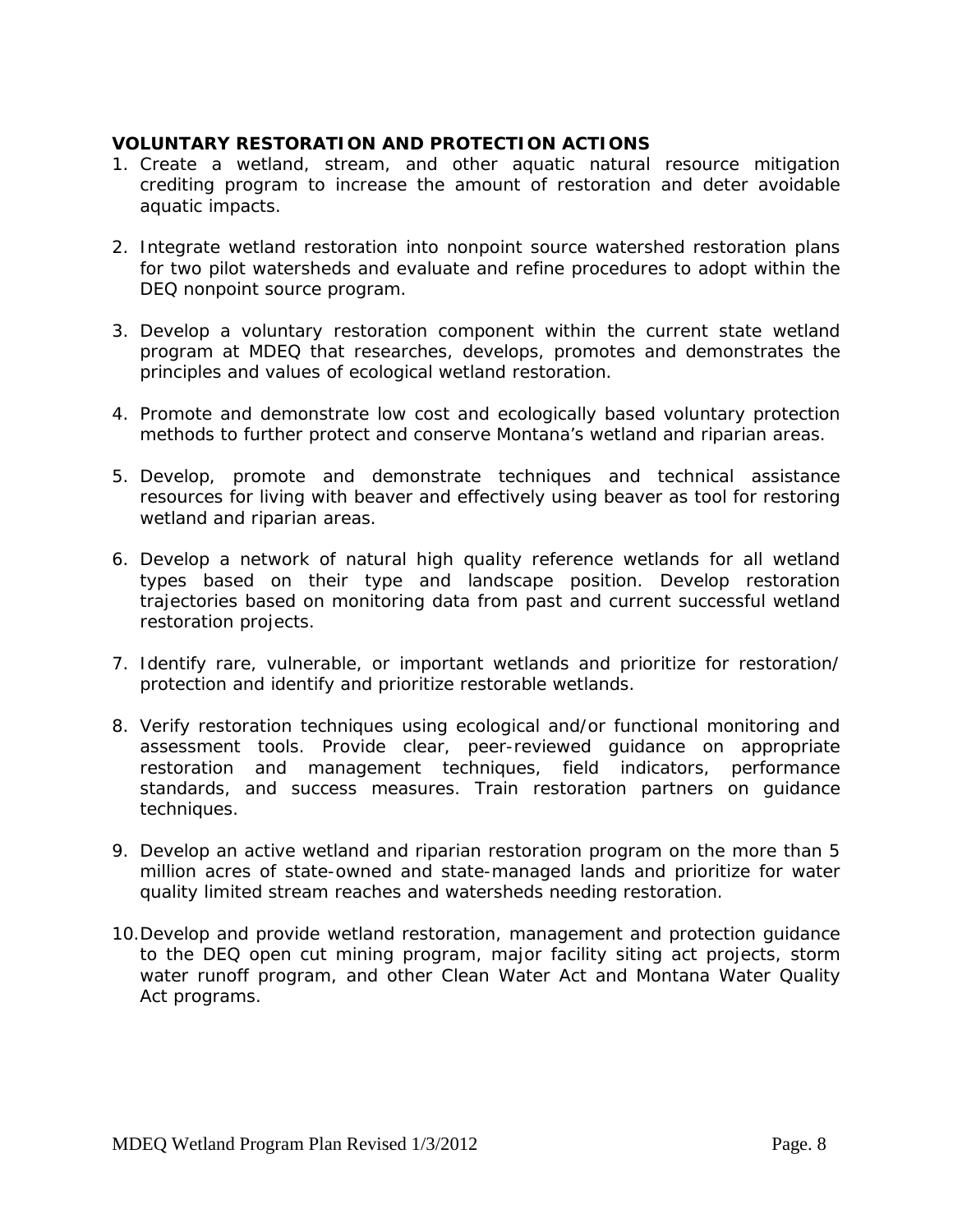#### **LOCAL GOVERNMENT, VULNERABLE WETLANDS, AND PUBLIC POLICY ACTIONS**

- 1. Work with the Governor's Task Force on Riparian Protection and others to develop resources and provide targeted outreach about the importance of vegetative buffers, wetlands, riparian areas, floodplains and headwater streams for water quality, water quantity and flood control benefits. Advance public policy to protect these vulnerable resources.
- 2. Integrate wetland and riparian area conservation, management, and restoration into local, state, and federal watershed planning and assessment programs and processes.
- 3. Support the ASFPM Assessment recommendations (7/11) to map Montana's floodplains and riverine hazards (inundation, ice jam, lateral erosion), institute no adverse impact floodplain management, and identify and promote high standards to protect natural and beneficial floodplain functions.
- 4. Develop a channel erosion hazard and historic stream channel mapping and pursue funding to generate this data and for channel migration zone (CMZ) studies for local government land use decision-making and wetland and riparian protection approaches.
- 5. Research, develop, and distribute technical assistance resources to assist local government decision making to conserve and protect wetland and riparian resources and vegetative buffers.
- 6. Engage state and local governments in protecting vulnerable aquatic resources, including floodplains and groundwater dependent ecosystems. Provide training and on-site technical assistance.
- 7. Coordinate and organize interested Wetland Council participants and others to develop Montana solutions to fill the federal gaps in protection for wetlands and other vulnerable aquatic resources.

### **SUSTAINABLE FINANCING AND EFFECTIVENESS ACTIONS**

- 1. Identify and pursue additional opportunities for DEQ Wetland Program funding and institutionalize the Wetland Program as a component of DEQ water resource responsibilities involving the Clean Water Act and Montana Water Quality Act.
- 2. Identify programs with impacts to wetlands and riparian areas or programs with opportunities to support wetland and riparian area protection and restoration, such as storm water, 401 certification, TMDL's, nonpoint source, diversion dams, enforcement, water rights, gravel pit and mine restoration, impacts to buffers, and engage to identify resource protection and restoration solutions.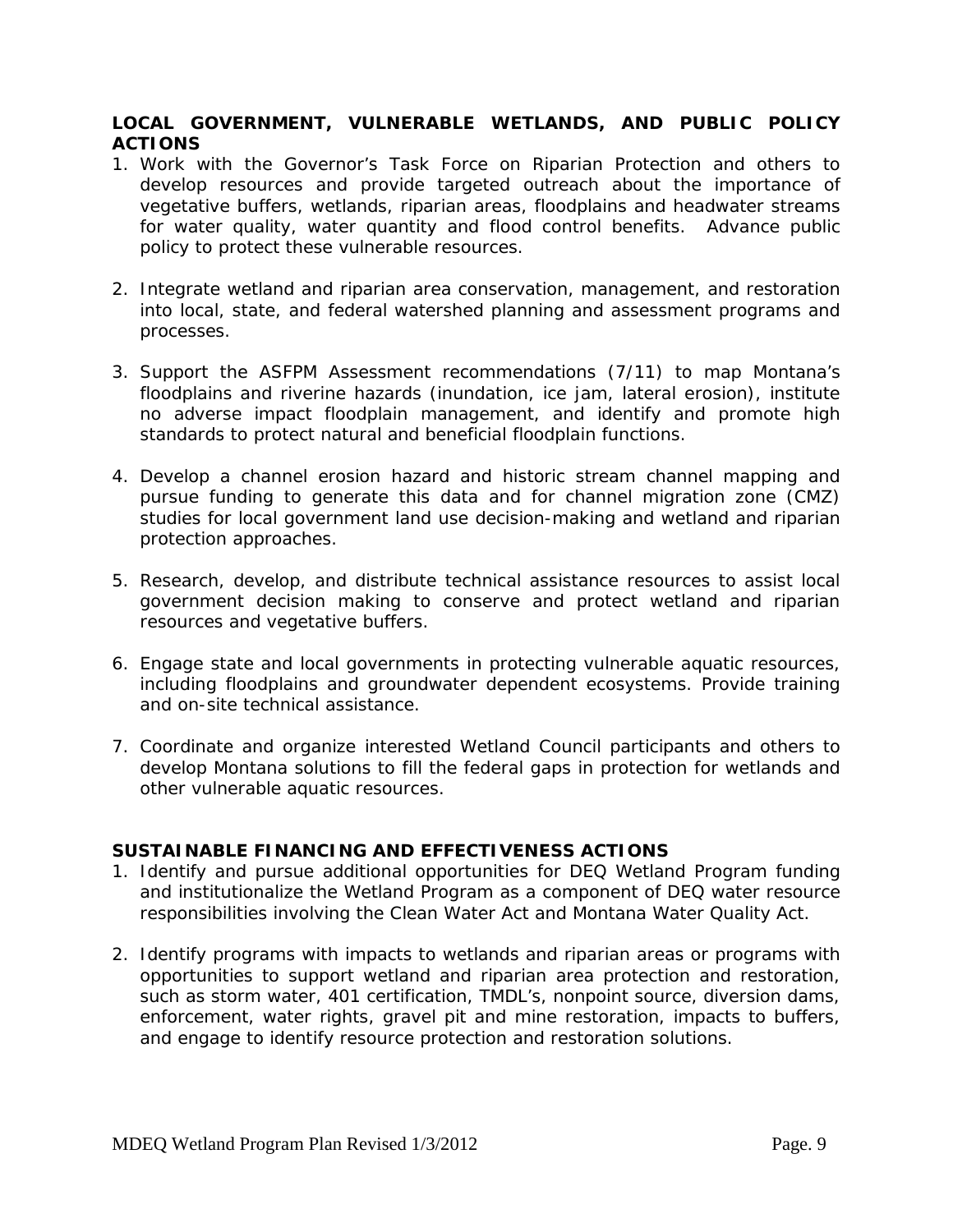#### **SCHEDULE**

Montana DEQ's schedule for carrying out the actions and achieving our goals is based on a melding of the extensive planning work identified in the above actions, focus on EPA's Core Elements Framework, DEQ priorities, and the principles of adaptive program management and best professional judgment.

The different project areas and program development activities and unknown funding amounts and priorities may require adjustments to the action-specific schedule presented below. Some of these variables include state level Montana DEQ and Montana Water Quality Act programs, and DEQ staff resources, and at the federal level CWA section 319 non-point source and section 106 monitoring funds, and competitive Wetland Program Development Grants. In addition, Montana DEQ commitment to TMDL work and timelines may affect the Wetland Program Plan schedule. Finally, this Wetland Program Plan will use the principles of adaptive management in which actions often occur concurrently and results from one action spur new program development opportunities. Hence, this plan and schedule will be reevaluated internally on an annual basis.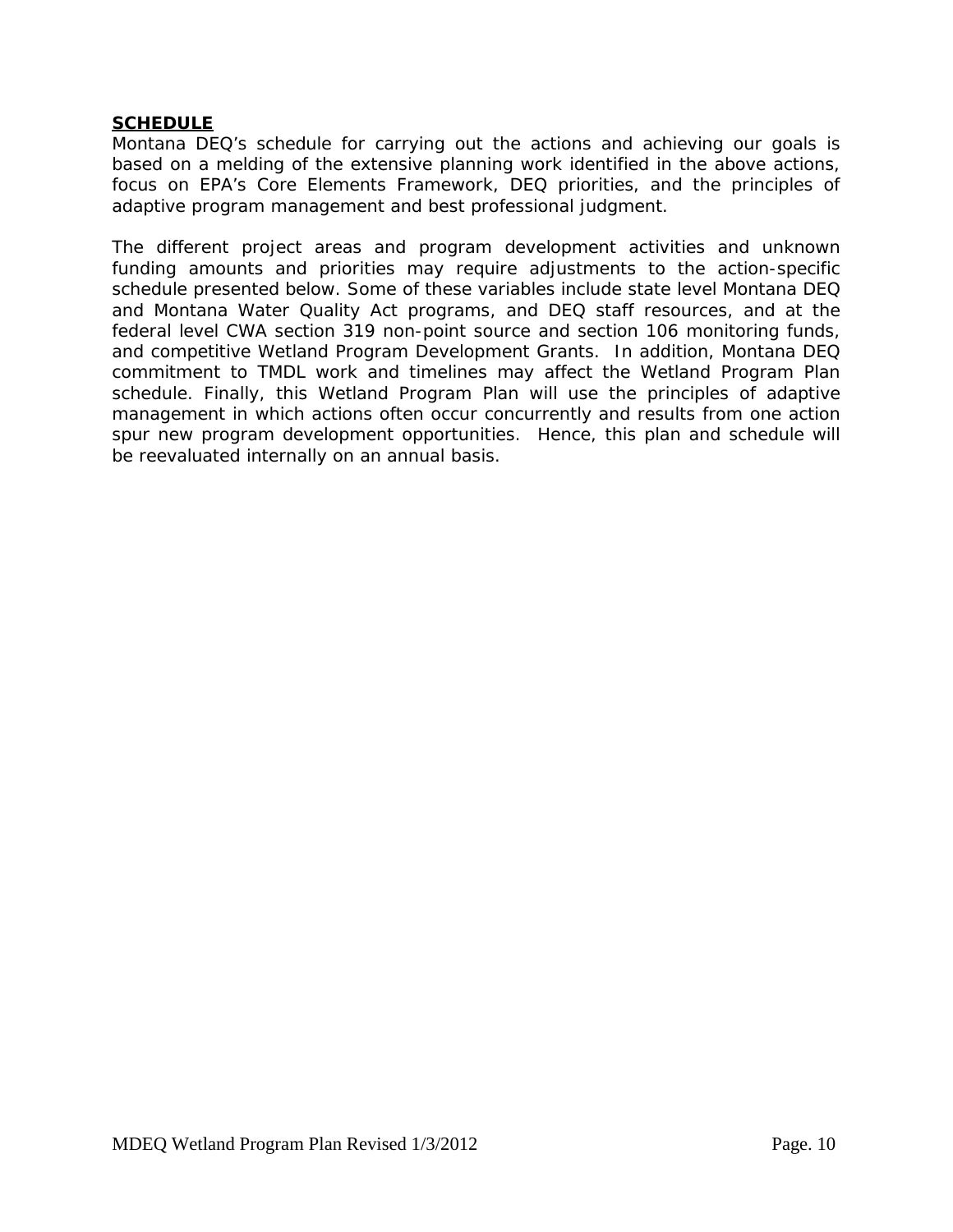## **PUBLIC EDUCATION AND PROFESSIONAL TRAINING**

*Each WPP action has a current or prospective funding source identified for each year as follows:*

*Sc = Current state funds have been secured for this action*

*Sf = Future state funds will be pursued for this action*

*C = Current Wetland Program Development Grant funds have been secured for this action*

*F = Future Wetland Program Development Grant funds will be pursued for this action*

*O = Other potential funding sources*

| <b>WPD Grant Period</b>                                                                                                                                |               | <b>FFY2011</b> | <b>FFY2012</b> | <b>FFY2013</b> | <b>FFY2014</b> | <b>FFY2015</b>  |
|--------------------------------------------------------------------------------------------------------------------------------------------------------|---------------|----------------|----------------|----------------|----------------|-----------------|
| <b>Action</b>                                                                                                                                          | 2011          | 2012           | 2013           | 2014           | 2015           | 2016            |
| 1. Plan, hold, summarize, and lead the<br>three state-wide Montana Wetland<br>Council meetings per year.                                               | $\mathcal C$  | $S_f$          | $S_f$          | $S_f$          | $S_f$          | $\mathcal{S}_f$ |
| 2. Produce quarterly electronic wetland<br>newsletters for the Montana Wetland<br>Council listserv.                                                    | $S_c$         | $S_f$          | $S_f$          | $S_f$          | $S_f$          | $\mathcal{S}_f$ |
| 3. Update and maintain the Montana<br>Wetland Information Clearinghouse<br>website and Wetland Council<br>listserv.                                    | $S_c$         | $S_f$          | $S_f$          | $S_f$          | $S_f$          | $\mathcal{S}_f$ |
| 4. Develop and provide two training<br>workshops per year to resource<br>professionals.                                                                | $\mathcal{C}$ | $\overline{C}$ | $\Omega$       |                |                |                 |
| 5. Provide technical assistance on<br>wetland and riparian areas to<br>federal, tribal, state and local<br>resource professionals                      | $S_c$         | $S_f$          | $S_f$          | $S_f$          | $S_f$          | $\mathcal{S}_f$ |
| 6. Encourage attendance and provide<br>scholarships for resource<br>professionals to attend wetland<br>related workshops, conferences and<br>training. |               | F              | F              | $\sqrt{F}$     | $\sqrt{F}$     |                 |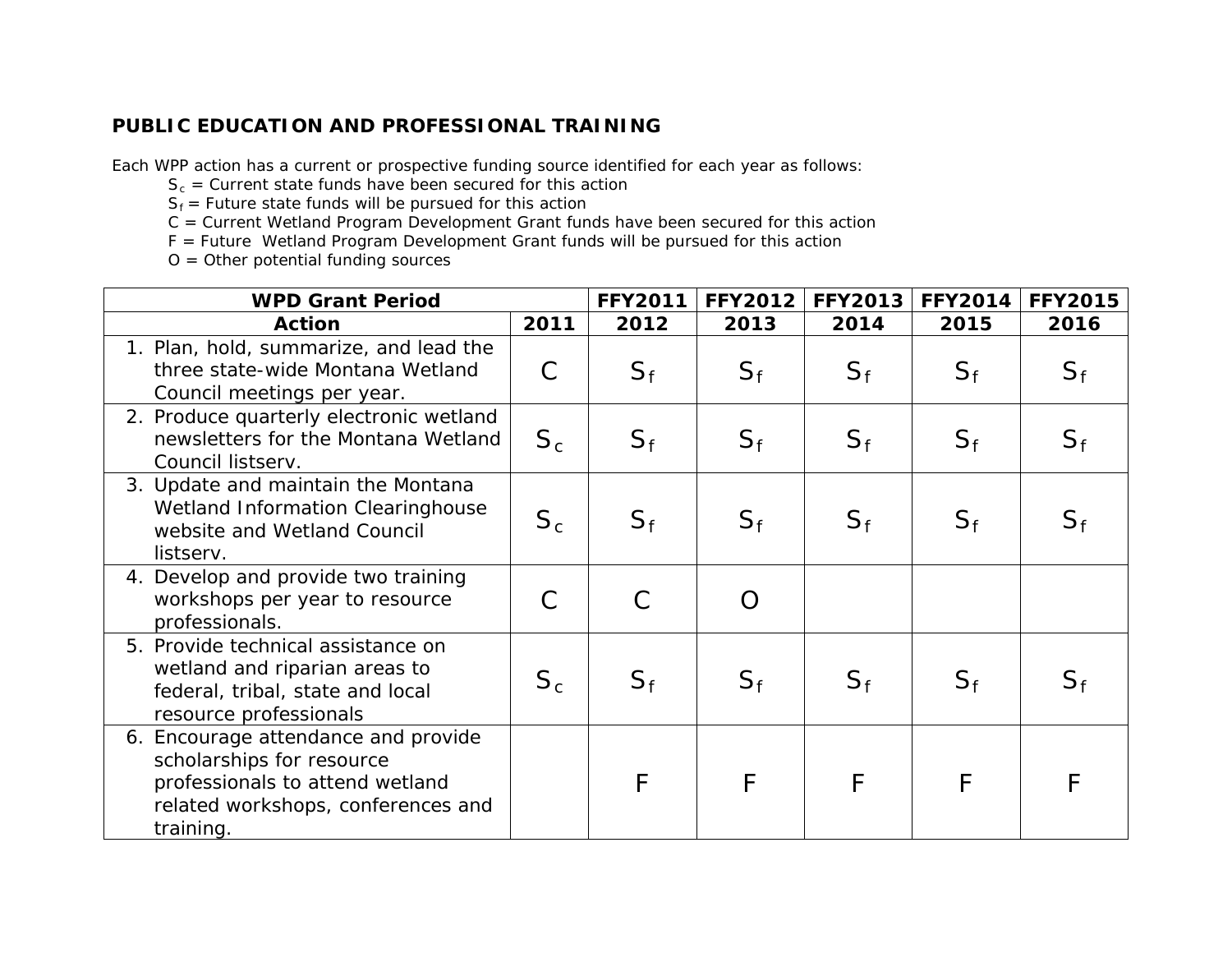| . Develop a science-based information                             |  |  |  |
|-------------------------------------------------------------------|--|--|--|
| campaign about the importance of<br>Montana wetlands and riparian |  |  |  |
| areas.                                                            |  |  |  |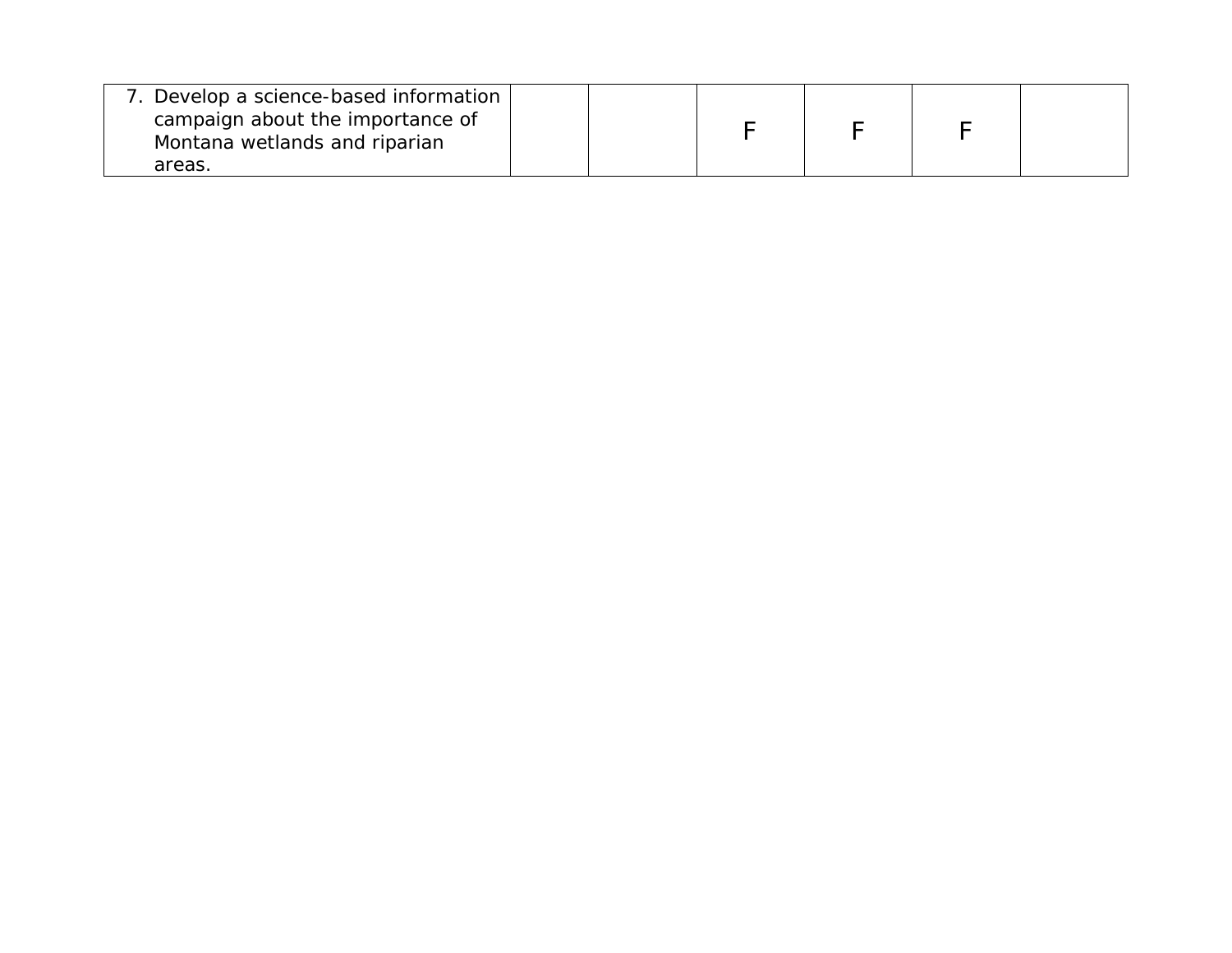### **MONITORING AND ASSESSMENT**

- *Sc = Current state funds have been secured for this action*
- *Sf = Future state funds will be pursued for this action*
- *C = Current Wetland Program Development Grant funds have been secured for this action*
- *F = Future Wetland Program Development Grant funds will be pursued for this action*
- *O = Other potential funding sources*

| <b>WPD Grant Period</b>                                                                                                                                                                                               |       | <b>FFY2011</b> | <b>FFY2012</b> | <b>FFY2013</b> |      | FFY2014 FFY2015 |
|-----------------------------------------------------------------------------------------------------------------------------------------------------------------------------------------------------------------------|-------|----------------|----------------|----------------|------|-----------------|
| <b>Action</b>                                                                                                                                                                                                         | 2011  | 2012           | 2013           | 2014           | 2015 | 2016            |
| 1. Identify program recommendations<br>and long term outcomes that will<br>benefit from a wetland M/A program.                                                                                                        | $S_c$ |                |                |                |      |                 |
| 2. Define DEQ wetlands monitoring and<br>assessment objectives and strategies.                                                                                                                                        |       |                |                |                |      |                 |
| 3. Evaluate how to integrate wetland<br>monitoring and assessment into<br>existing DEQ water quality monitoring<br>and assessment methods.                                                                            |       |                |                |                |      |                 |
| 4. Evaluate how the methods, core<br>indicators, and application of the<br><b>National Wetland Condition</b><br>Assessment can be integrated into<br>existing DEQ water quality monitoring<br>and assessment methods. |       |                |                |                |      |                 |
| 5. Evaluate developed core indicators<br>and ensure those are relevant for<br>DEQ's monitoring and assessment<br>objectives and are scientifically<br>defensible.                                                     |       |                | F              | F              |      |                 |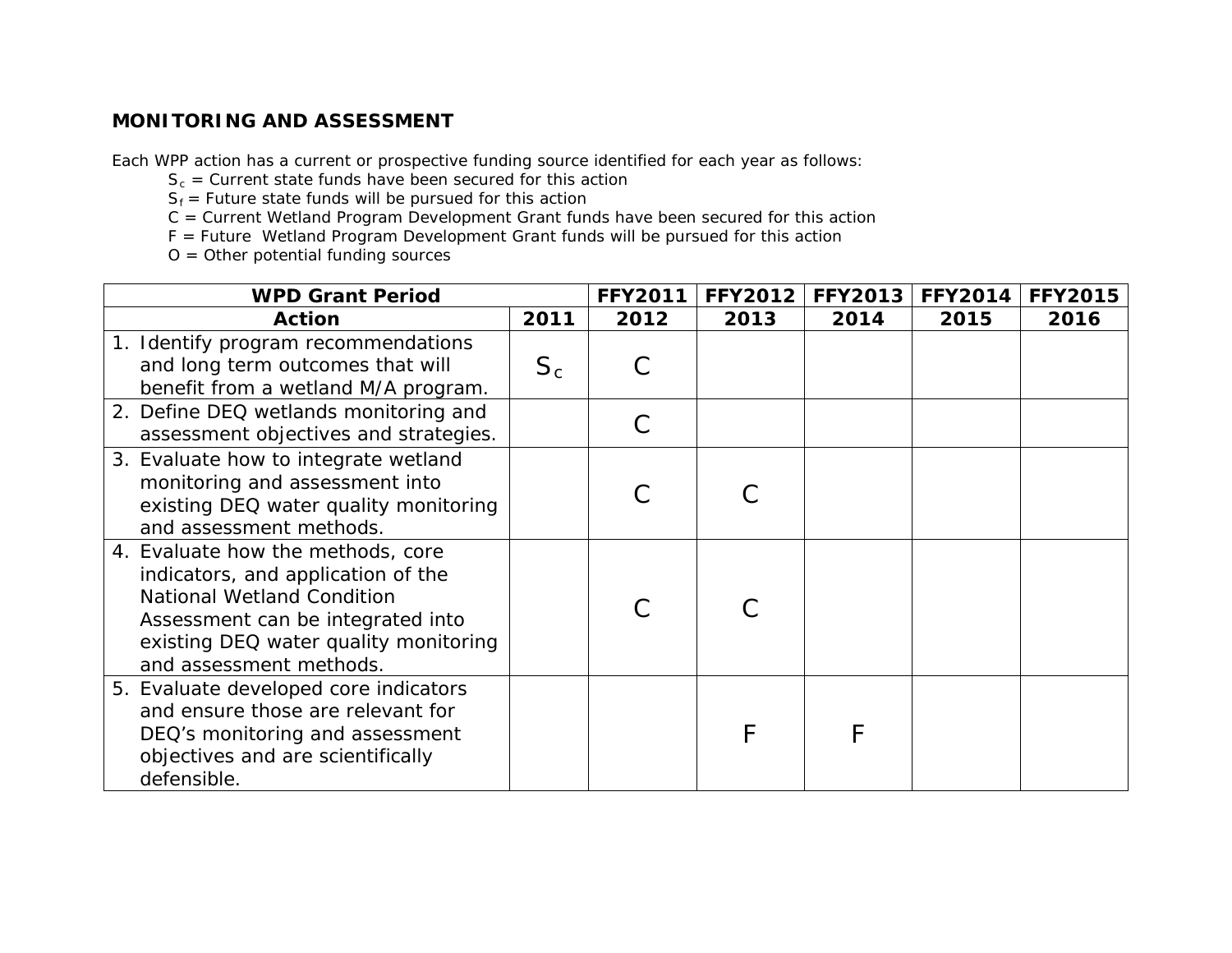| 6. Review scientific validity of field<br>monitoring and laboratory activities<br>and methods. Select field assessment<br>indicators                              |  |   |  |  |
|-------------------------------------------------------------------------------------------------------------------------------------------------------------------|--|---|--|--|
| 7. Accept or modify current MTNHP<br>monitoring design to meet DEQ<br>monitoring and assessment<br>objectives.                                                    |  |   |  |  |
| Monitoring and Assessment continued                                                                                                                               |  |   |  |  |
| 8. Review MTNHP reference condition<br>and reference standards sites and<br>data and determine if appropriate for<br>DEQ monitoring and assessment<br>objectives. |  | F |  |  |
| 9. Design data management system that<br>supports DEQ monitoring objectives.                                                                                      |  |   |  |  |
| Analyze monitoring data to inform<br>10.<br>DEQ decision making and address<br>DEQ monitoring objectives.                                                         |  |   |  |  |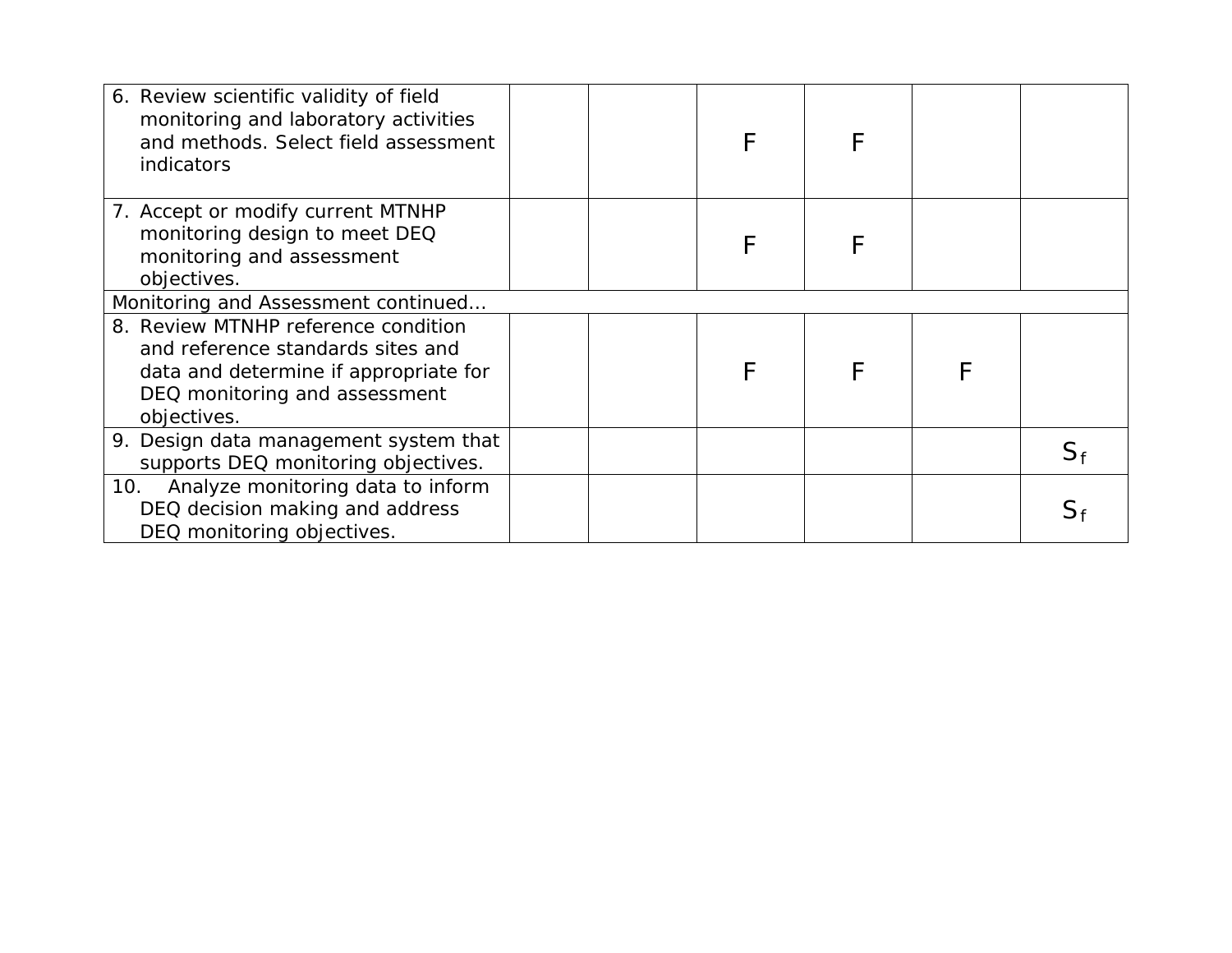## **WETLAND WATER QUALITY STANDARDS AND REGULATORY**

- *Sc = Current state funds have been secured for this action*
- *Sf = Future state funds will be pursued for this action*
- *C = Current Wetland Program Development Grant funds have been secured for this action*
- *F = Future Wetland Program Development Grant funds will be pursued for this action*
- *O = Other potential funding sources*

| <b>WPD Grant Period</b>                                                                                                                                                                                                                                       |       | <b>FFY2011</b> | <b>FFY2012</b> | <b>FFY2013</b> | <b>FFY2014</b> | <b>FFY2015</b> |
|---------------------------------------------------------------------------------------------------------------------------------------------------------------------------------------------------------------------------------------------------------------|-------|----------------|----------------|----------------|----------------|----------------|
| <b>Action</b>                                                                                                                                                                                                                                                 | 2011  | 2012           | 2013           | 2014           | 2015           | 2016           |
| 1. Include "wetlands" in the definition of "state<br>waters" to ensure that they are legally<br>included in the full scope of the Montana<br>Water Quality Act (MWQA) programs and<br>activities.                                                             | $S_c$ | $S_f$          |                |                |                |                |
| 2. Enhance DEQ's existing 401 certification<br>program.                                                                                                                                                                                                       | C     | $\overline{C}$ |                |                |                |                |
| 3. Gather and evaluate information and<br>guidance on wetland water quality standards.                                                                                                                                                                        | $S_c$ |                |                |                |                |                |
| 4. Evaluate the feasibility to clarify that the<br>definition of "wetlands" used in Montana's<br>mixing zone rules applies to all state<br>delegated CWA and MWQA programs.                                                                                   |       | $S_f$          |                |                |                |                |
| 5. Provide technical expertise in the form of<br>conducting wetland delineations to support<br>enforcement of Montana water quality act<br>violations and further integrate the protection<br>of wetlands into Montana Water Quality Act<br>programs at MDEQ. |       |                | F              | $S_f$          | $S_f$          | $S_f$          |
| 6. Evaluate the feasibility to establish wetland-<br>specific designated uses and use the<br>protection provided for existing uses within                                                                                                                     |       |                | $\sqrt{F}$     | $\sqrt{F}$     |                |                |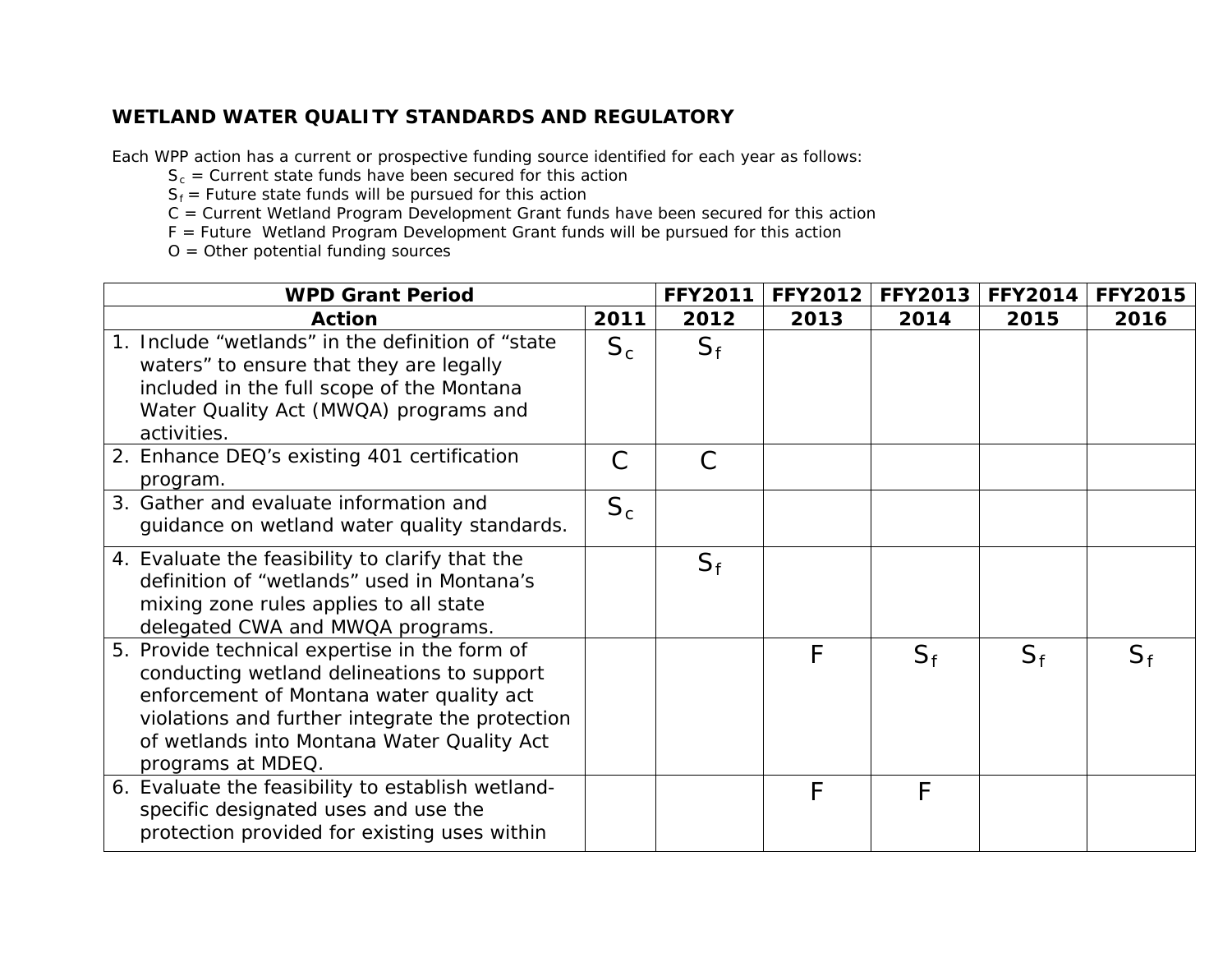| Montana nondegradation policy. |  |  |  |
|--------------------------------|--|--|--|
|                                |  |  |  |
|                                |  |  |  |

| Wetland Water Quality Standards and Regulatory continued                                           |  |            |            |   |   |
|----------------------------------------------------------------------------------------------------|--|------------|------------|---|---|
| 7. Evaluate the feasibility to establish narrative<br>criteria to regulate physical and hydrologic |  | $\sqrt{F}$ | F          |   |   |
| modifications that impact wetland functions,                                                       |  |            |            |   |   |
| aquatic life and wildlife.                                                                         |  |            |            |   |   |
| 8. Evaluate the feasibility to better define DEQ<br>nondegradation policies for wetlands.          |  | F          | F          |   |   |
| 9. Tie 401 certification and other permit                                                          |  |            |            |   |   |
| mitigation ratios and credits to watershed                                                         |  |            | $\sqrt{F}$ |   |   |
| plans.                                                                                             |  |            |            |   |   |
| Provide guidance to the public on how to<br>10.                                                    |  |            |            | F | F |
| identify jurisdictional waters and wetlands,                                                       |  |            |            |   |   |
| regulatory program requirements, regulated                                                         |  |            |            |   |   |
| activities, and wetland protection.                                                                |  |            |            |   |   |
| Develop guidelines to use WQS as basis<br>11.                                                      |  |            |            | F | F |
| for making and tracking regulatory decisions.                                                      |  |            |            |   |   |
| Develop guidelines to use WQS as basis<br>12.                                                      |  |            |            |   | F |
| for evaluating restoration/protection projects                                                     |  |            |            |   |   |
| and mitigation/ compensation projects.                                                             |  |            |            |   |   |
| 13.<br>Incorporate WQS into DEQ's monitoring                                                       |  |            |            |   |   |
| and assessment program.                                                                            |  |            |            |   |   |
| 14.<br>Review WQS beneficial uses, narrative                                                       |  |            |            |   |   |
| criteria, and nondegradation to determine if                                                       |  |            |            |   |   |
| they are meeting DEQ's objectives and refine                                                       |  |            |            |   |   |
| WQS as needed.                                                                                     |  |            |            |   |   |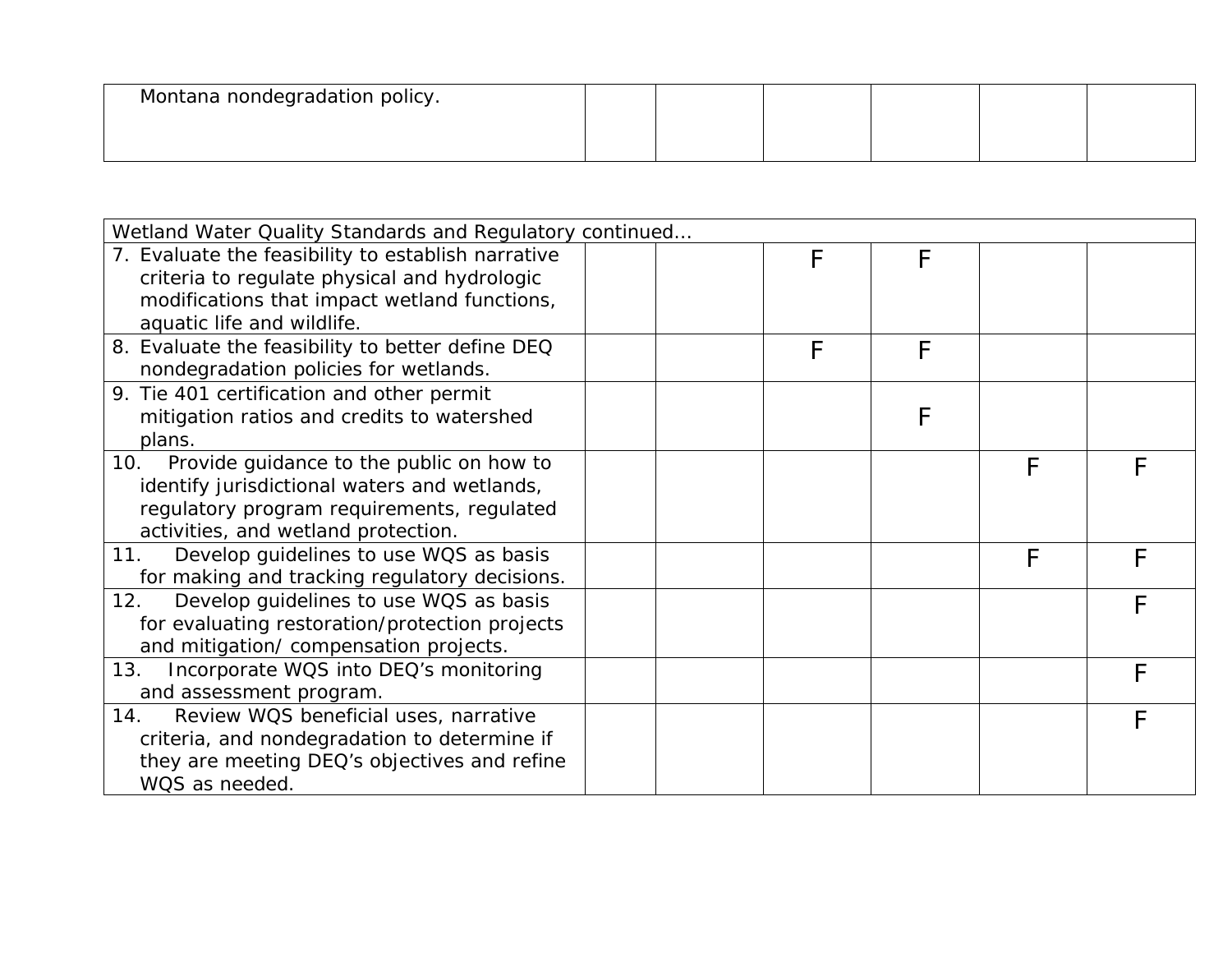## **VOLUNTARY RESTORATION AND PROTECTION**

- *Sc = Current state funds have been secured for this action*
- *Sf = Future state funds will be pursued for this action*
- *C = Current Wetland Program Development Grant funds have been secured for this action*
- *F = Future Wetland Program Development Grant funds will be pursued for this action*
- *O = Other potential funding sources*

| <b>WPD Grant Period</b>                                                                                                                                                                                                           |                | <b>FFY2011</b> | <b>FFY2012</b> | <b>FFY2013</b> | <b>FFY2014</b> | <b>FFY2015</b> |
|-----------------------------------------------------------------------------------------------------------------------------------------------------------------------------------------------------------------------------------|----------------|----------------|----------------|----------------|----------------|----------------|
| <b>Action</b>                                                                                                                                                                                                                     | 2011           | 2012           | 2013           | 2014           | 2015           | 2016           |
| 1. Create a wetland, stream, and other<br>aquatic natural resource mitigation<br>crediting program.                                                                                                                               | $\overline{C}$ |                |                |                |                |                |
| 2. Integrate wetland restoration into<br>nonpoint source watershed<br>restoration plans.                                                                                                                                          | $\mathcal C$   |                |                |                |                |                |
| 3. Develop a voluntary restoration<br>component within the current state<br>wetland program at MDEQ that<br>researches, develops, promotes and<br>demonstrates the principles and<br>values of ecological wetland<br>restoration. |                |                |                | F              | F              |                |
| 4. Promote and demonstrate low cost<br>and ecologically based voluntary<br>protection methods to further protect<br>and conserve Montana's wetland and<br>riparian areas.                                                         |                |                |                |                |                |                |
| 5. Develop, promote and demonstrate<br>techniques and technical assistance<br>resources for living with beaver and<br>effectively using beaver as tool for                                                                        |                |                |                |                |                |                |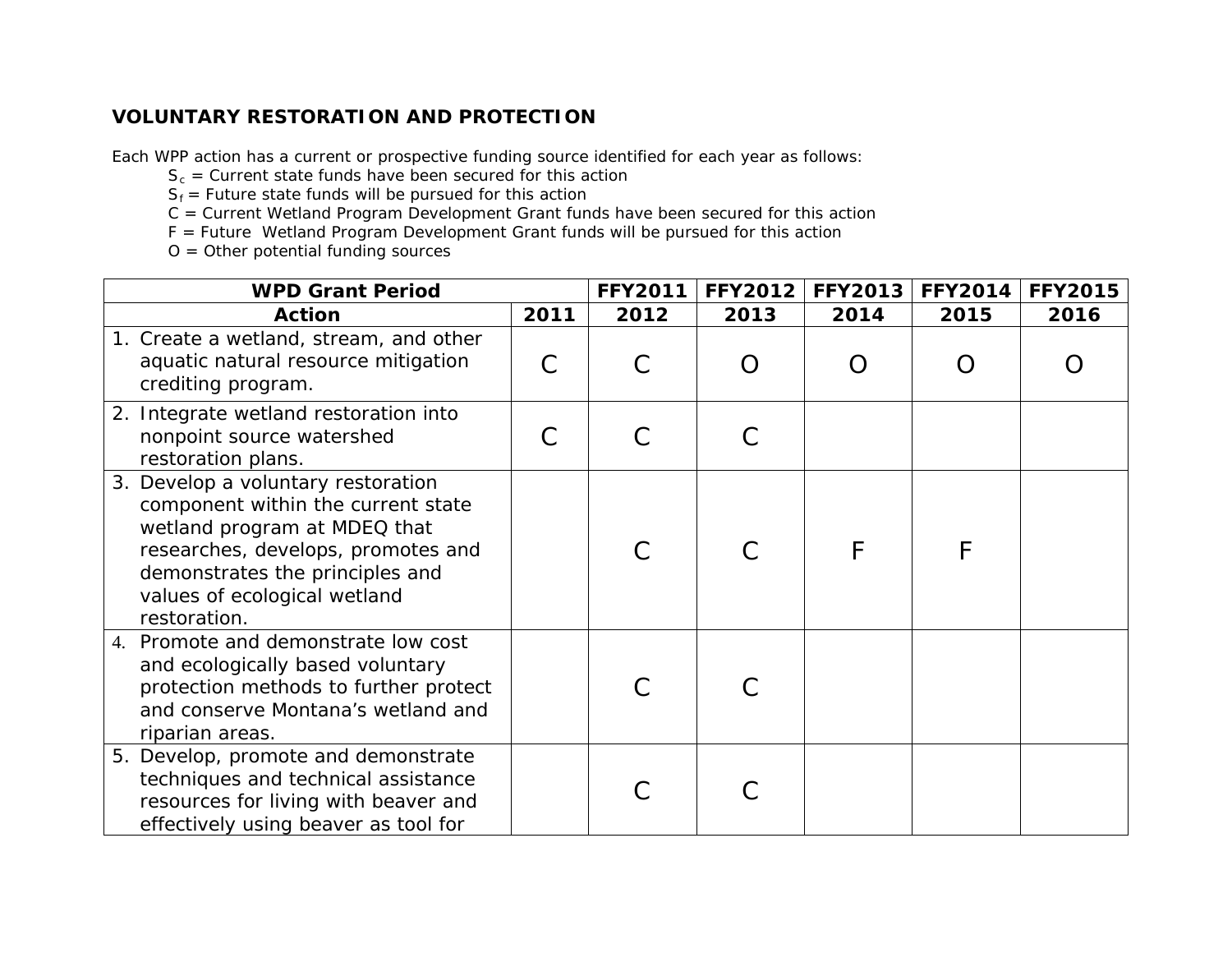| restoring wetland and riparian areas.                                                                                                                                                                                                |  |   |   |  |
|--------------------------------------------------------------------------------------------------------------------------------------------------------------------------------------------------------------------------------------|--|---|---|--|
| 6. Development of a network reference<br>wetlands and restoration trajectories                                                                                                                                                       |  | F | F |  |
| for all wetland types based on their                                                                                                                                                                                                 |  |   |   |  |
| type and landscape position.                                                                                                                                                                                                         |  |   |   |  |
| Voluntary Restoration and Protection Continued                                                                                                                                                                                       |  |   |   |  |
| 7. Identify rare, vulnerable, or important<br>wetlands and prioritize for<br>restoration/protection and identify<br>and prioritize restorable wetlands.                                                                              |  | F | F |  |
| 8. Verify restoration techniques using<br>ecological and/or functional<br>monitoring and assessment tools.                                                                                                                           |  | F | F |  |
| 9. Develop an active wetland and<br>riparian restoration program on state-<br>owned and state-managed lands and<br>prioritize for water quality limited<br>streams.                                                                  |  |   | F |  |
| 10.<br>Develop and provide wetland<br>restoration, management and<br>protection guidance to the open cut<br>mining program, major facility siting<br>act projects, storm water runoff<br>program, and other CWA and WQA<br>programs. |  |   | F |  |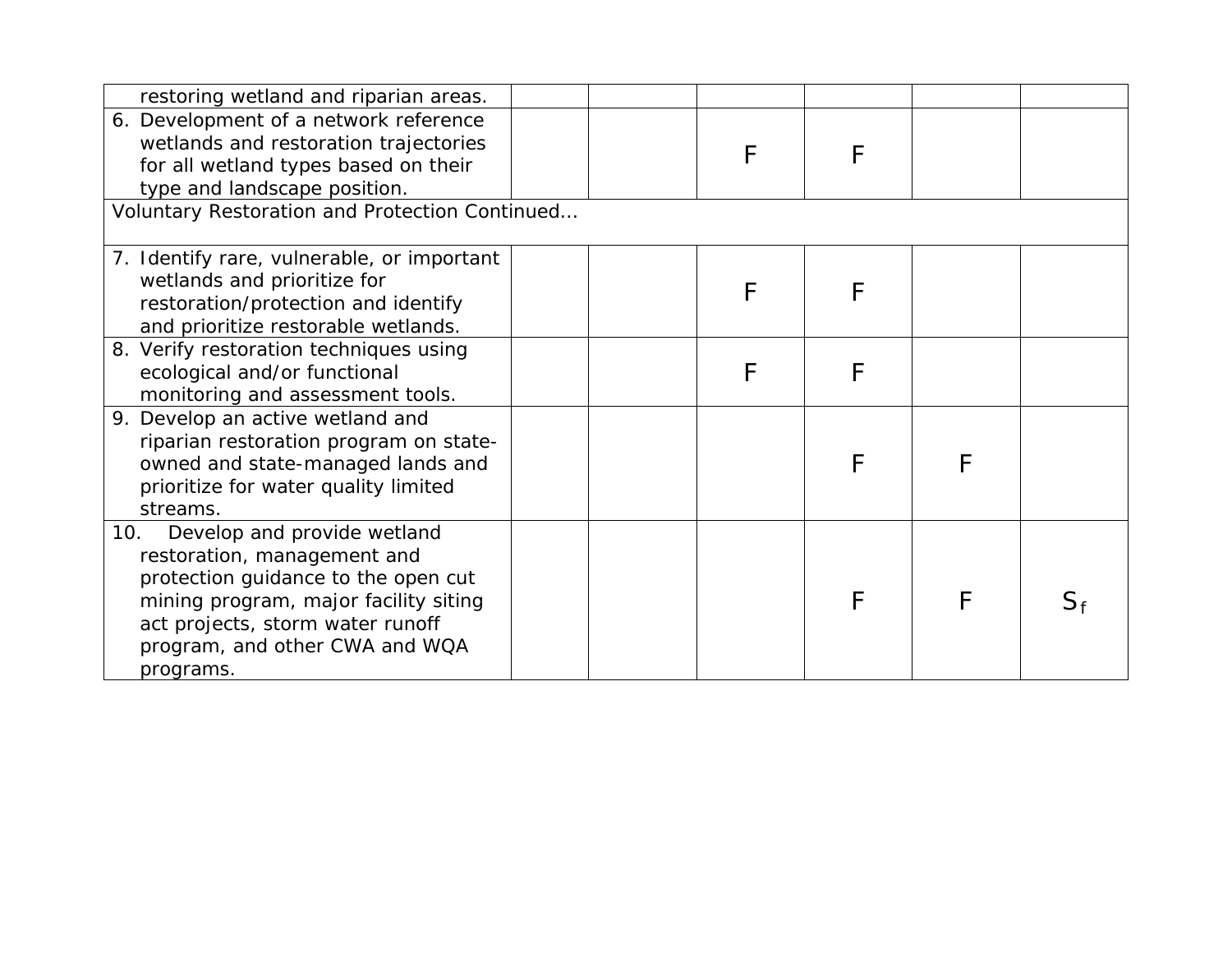## **LOCAL GOVERNMENT, VULNERABLE WETLANDS, AND PUBLIC POLICY**

*Each WPP action has a current or prospective funding source identified for each year as follows:* 

*Sc = Current state funds have been secured for this action*

*Sf = Future state funds will be pursued for this action*

*C = Current Wetland Program Development Grant funds have been secured for this action*

*F = Future Wetland Program Development Grant funds will be pursued for this action*

*O = Other potential funding sources*

| <b>WPD Grant Period</b>                                                                                                                                                                                                                           |       | <b>FFY2011</b> | <b>FFY2012</b> | <b>FFY2013</b> | <b>FFY2014</b> | <b>FFY2015</b> |
|---------------------------------------------------------------------------------------------------------------------------------------------------------------------------------------------------------------------------------------------------|-------|----------------|----------------|----------------|----------------|----------------|
| <b>Action</b>                                                                                                                                                                                                                                     | 2011  | 2012           | 2013           | 2014           | 2015           | 2016           |
| 1. Work with the Governor's Task Force<br>on Riparian Protection and others to<br>provide targeted outreach on the<br>importance of wetlands, riparian<br>areas, floodplains and headwater<br>streams, and to advance public<br>policy.           | $S_c$ | $S_f$          | $S_f$          | $S_f$          | $S_f$          |                |
| 2. Integrate wetland and riparian area<br>conservation, management, and<br>restoration into local, state, and<br>federal watershed planning and<br>assessment programs and processes.                                                             | C     |                |                |                |                |                |
| 3. Support the DNRC floodplain program<br>to map Montana's floodplains and<br>riverine hazards, institute no adverse<br>impact floodplain management, and<br>promote high standards to protect<br>natural and beneficial floodplain<br>functions. |       |                | $\sqrt{F}$     |                |                |                |
| 4. Develop channel erosion hazard and<br>historic stream channel mapping and<br>funding needed to generate data.                                                                                                                                  |       |                | F              |                |                |                |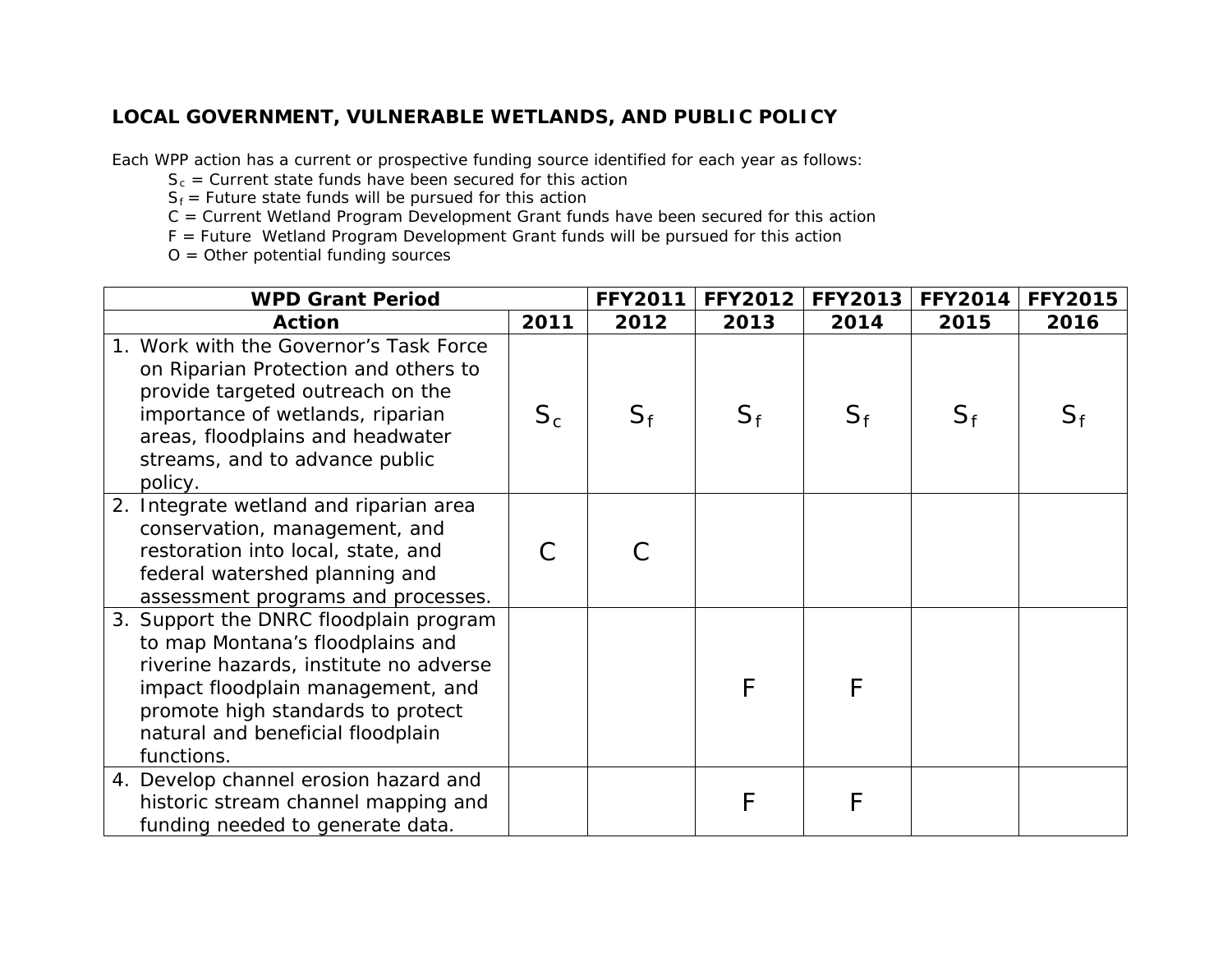| 5. Research, develop, and distribute<br>technical assistance resources to<br>assist local government decision<br>making to conserve and protect<br>wetland and riparian resources and<br>vegetative buffers.    |  |  |  |  |  |  |  |  |
|-----------------------------------------------------------------------------------------------------------------------------------------------------------------------------------------------------------------|--|--|--|--|--|--|--|--|
| Local Government, Vulnerable Wetlands, and Public Policy continued                                                                                                                                              |  |  |  |  |  |  |  |  |
| 6. Engage state and local governments<br>in protecting vulnerable aquatic<br>resources, including floodplains and<br>groundwater dependent ecosystems.<br>Provide training and on-site technical<br>assistance. |  |  |  |  |  |  |  |  |
| 7. Coordinate and organize Wetland<br>Council and others to develop<br>Montana solutions to fill the federal<br>gaps in protection for vulnerable<br>aquatic resources.                                         |  |  |  |  |  |  |  |  |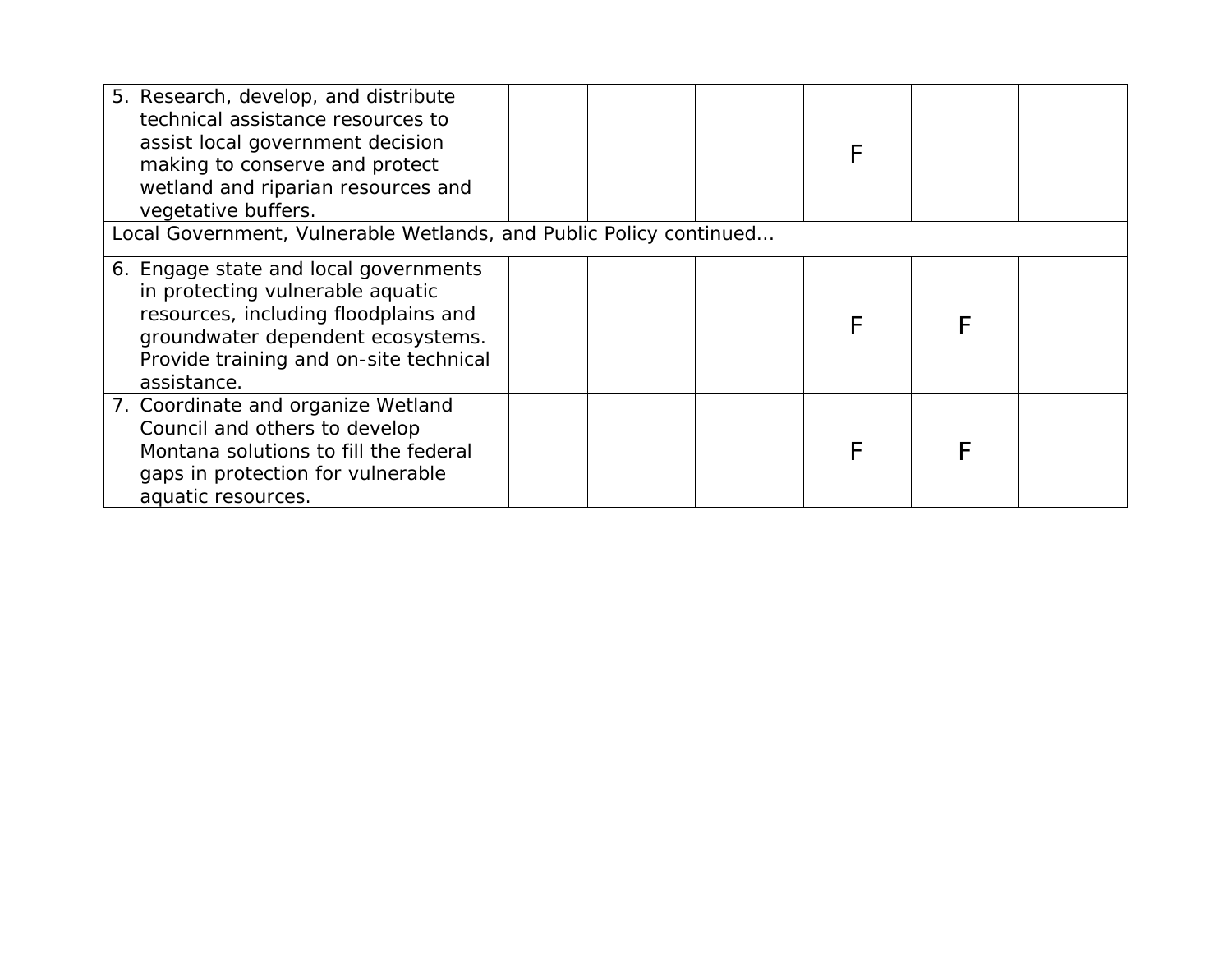## **SUSTAINABLE FINANCING AND EFFECTIVENESS ACTIONS**

- *Sc = Current state funds have been secured for this action*
- *Sf = Future state funds will be pursued for this action*
- *C = Current Wetland Program Development Grant funds have been secured for this action*
- *F = Future Wetland Program Development Grant funds will be pursued for this action*
- *O = Other potential funding sources*

| <b>WPD Grant Period</b>                                                                                                                                                                                                                                                                                                                                                                                                               |      | <b>FFY2011</b> | <b>FFY2012</b> | FFY2013 | <b>FFY2014</b> | <b>FFY2015</b> |
|---------------------------------------------------------------------------------------------------------------------------------------------------------------------------------------------------------------------------------------------------------------------------------------------------------------------------------------------------------------------------------------------------------------------------------------|------|----------------|----------------|---------|----------------|----------------|
| <b>Action</b>                                                                                                                                                                                                                                                                                                                                                                                                                         | 2011 | 2012           | 2013           | 2014    | 2015           | 2016           |
| 1. Identify and pursue additional<br>opportunities for DEQ Wetland Program<br>funding and institutionalize the Wetland<br>Program as a component of DEQ water<br>resource responsibilities including the<br>Montana Water Quality Act.                                                                                                                                                                                                |      | $S_f$          | $S_f$          | $S_f$   | $S_f$          |                |
| 2. Identify programs with impacts to<br>wetlands and riparian areas or programs<br>with opportunities to support wetland<br>and riparian area protection and<br>restoration, such as storm water, 401<br>certification, TMDL's, nonpoint source,<br>diversion dams, enforcement, water<br>rights, gravel pit and mine restoration,<br>impacts to buffers, and engage to<br>identify resource protection and<br>restoration solutions. |      | $S_f$          | $S_f$          | $S_f$   | $S_f$          |                |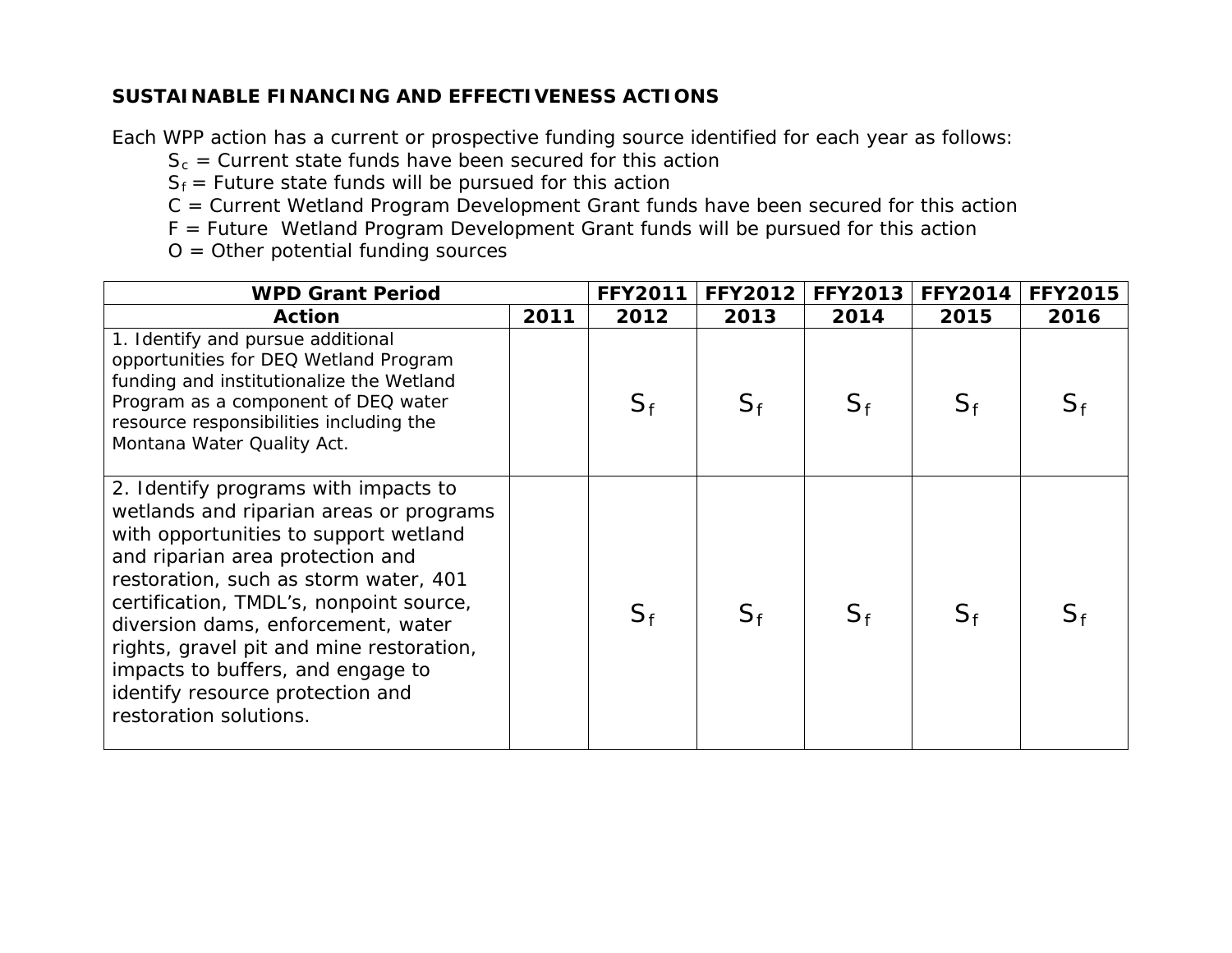### **Amendments to MDEQ Wetland Program Plan 2011-2016.** Submitted to EPA Region VIII on 12/6/13.

- *Sc = Current state funds have been secured for this action*
- *Sf = Future state funds will be pursued for this action*
- *C = Current Wetland Program Development Grant funds have been secured for this action*
- *F = Future Wetland Program Development Grant funds will be pursued for this action*
- *O = Other potential funding sources*

| <b>WPD Grant Period</b>                           |      | <b>FFY</b> | <b>FFY</b> | <b>FFY</b> | <b>FFY</b> | <b>FFY</b> |
|---------------------------------------------------|------|------------|------------|------------|------------|------------|
|                                                   |      | 2011       | 2012       | 2013       | 2014       | 2015       |
| <b>Action</b>                                     | 2011 | 2012       | 2013       | 2014       | 2015       | 2016       |
| <b>Public Education and Professional Training</b> |      |            |            |            |            |            |
| #8: Develop and provide floodplain design         |      |            |            |            |            |            |
| courses for engineers and ecologist that          |      |            |            |            | F          | F          |
| support riparian and floodplain ecological        |      |            |            |            |            |            |
| concepts and management strategies.               |      |            |            |            |            |            |
| #9: Mentor and support graduate students to       |      |            |            |            |            |            |
| develop and initiate long-term ecological         |      |            |            |            |            |            |
| monitoring of voluntary wetland restoration       |      |            |            |            | F          | F          |
| sites, with a focus on wetland hydrology, soils,  |      |            |            |            |            |            |
| and vegetation.                                   |      |            |            |            |            |            |
| <b>Monitoring and Assessment</b>                  |      |            |            |            |            |            |
| #11: Develop a long-term ecological               |      |            |            |            |            |            |
| monitoring program at the Story Mill wetland      |      |            |            |            | F          | F          |
| restoration site to understand the effects of     |      |            |            |            |            |            |
| restoration activities on water quality and other |      |            |            |            |            |            |
| resources.                                        |      |            |            |            |            |            |
| #12: Participate in Montana Dept. of              |      |            |            |            |            |            |
| Agriculture's wetland monitoring program to       |      |            |            |            | F          | F          |
| determine pesticide effects on vulnerable         |      |            |            |            |            |            |
| wetlands and develop protection strategies.       |      |            |            |            |            |            |